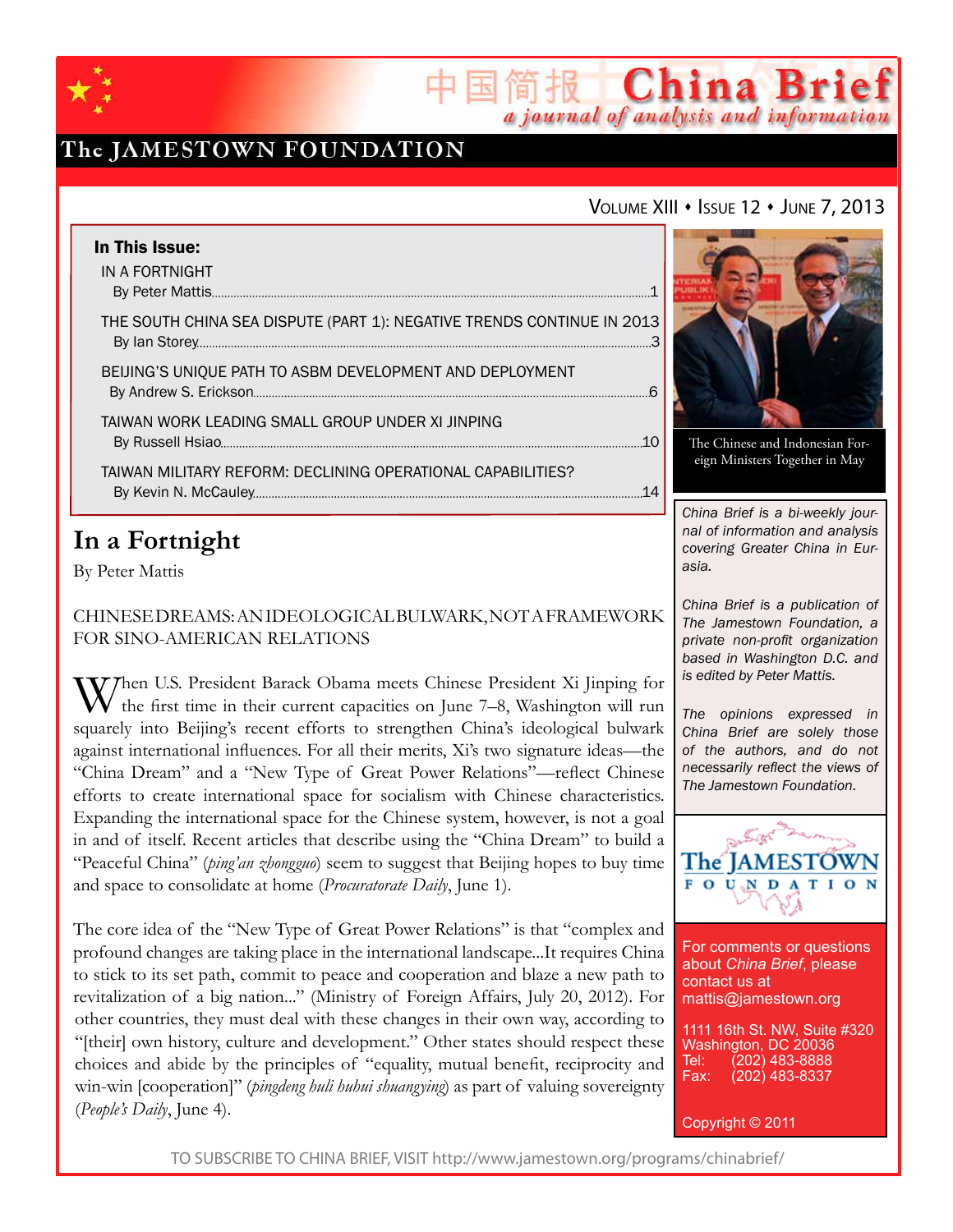Chinese and Western analysts have drawn attention to Xi's vision for international affairs and framed the Obama-Xi summit as a place where the concept can receive its airing (Xinhua, June 6; *Guangming Daily*, May 29). The problem is that the concept—contrary to most published U.S. analysis—is not really about setting the terms of how an established power and a rising power resolve their conflicts. "New Type of Great Power Relations" is not a G-2 with Chinese characteristics. As then-Vice Foreign Minister Cui Tiankai wrote last summer, "Equality doesn't mean China will sit with the United States on exactly the same status, 'managing the world together' or 'dividing the world' between them." That essay also went further in explicitly noting Chinese policy toward the United States would not be based on anything different than its alreadyextant foreign policy principles and strategy (Ministry of Foreign Affairs, July 20, 2012). Moreover, almost every article covering the concept highlights how the world is becoming increasingly multipolar, not only in terms of power distribution among states but also in terms of the number of legitimate development models (*People's Daily*, June 3). This is why Beijing has moved "New Type of Great Power Relations" under the broader idea of a "New Type of International Relations," which Xi propounded in March during his trip to Moscow (*International Herald Leader*, April 11; *People's Daily*, March 24).

The "China Dream" rhetoric also appears to have similar motivations as the "New Type of Great Power Relations." Even though Xi's dream still is a top-down, directed propaganda campaign, the idea behind the "China Dream" is to integrate the Chinese people into and get them invested in Beijing's chosen development pathway. Put another way, according to party journal *Seeking Truth*, the dream is to unify the party and people, so that they can inject new energy into Chinese development. The dream is a collective one about rebuilding China's national self-confidence in pursuing its unique development path and achieving its historical position (*Qiushi*, May 27; May 1). As China Academy of Social Sciences scholar Zhang Guoqing noted, the "China Dream" arose for four basic reasons: one, development requires a motivating force; two, China faces external challenges that affect the country's internal coherence; three, the "China Dream" improves Beijing's international "right to speak" (*huayuquan*); and, four, national morale needs to be built up (Xinhua, May 13). These factors, especially the third one, indicate the "China Dream" has a defensive motivation focused on carving out China's position in the world and protecting the Chinese system from corrupting foreign influences ("China's International Right to Speak," *China Brief*, October 19, 2012).

Building up an ideological bulwark against external threats to the Chinese system also has a domestic element. The effort to build international legitimacy for the Chinese system appears to be paralleled by the resuscitation of "mass line" (*qunzhong luxian*) work. An old Maoist idea first promulgated in 1929, the "mass line" describes the party's efforts to work among the people for the purpose of identifying their discussions and guiding their thinking away from incorrect, if not dangerous, ideas. It is a kind of active legitimacy building and, conceptually, is at the core of the party's claim to democratic governance. Even if titles such as "The Mass Line is the Lifeline of the Party" (*qunzhong luxian shi dang de shengmingxian*) are relatively common, it seems as though people actually are seeking them out and reading them (*Qiushi*, June 1; *Procuratorate Daily*, June 1; *People's Daily*, May 17; *China Police Daily*, May 10). Analysis of internet search trends suggests the spike this May is the most significant peak—three or four times normal levels—since June 2006 and May 2004.

One of the areas where the "mass line" is visible in guiding government activities is within the Ministry of Public Security (MPS). Shortly before his departure for the Americas, Xi Jinping spoke at a conference chaired by Central Political-Legal Affairs Committee chair Meng Jianzhu, entitled "Work Conference on Deepening Construction of a Peaceful China" (*shenhua ping'an zhongguo jianshe gongzuo huiyi*). Xi highlighted the need to let the people's requirements for law and order as well as development guide police work (Xinhua, May 31). In one of his rare public appearances, MPS chief Guo Shengkun invoked the "mass line" as the guiding principle for what his ministry should be doing, building on previous MPS campaigns to push police into more direct contact with the Chinese people (*China Police Daily*, June 2; "Security Chief 's Efforts to Seal Up the Political-Legal Chairmanship," *China Brief*, February 21, 2012).

With the "New Type of Great Power Relations" and "China Dream" at the fore of President Xi's thinking about how to engage the United States, U.S. interlocutors should be aware of how Beijing is trying to shape its international environment. A concept like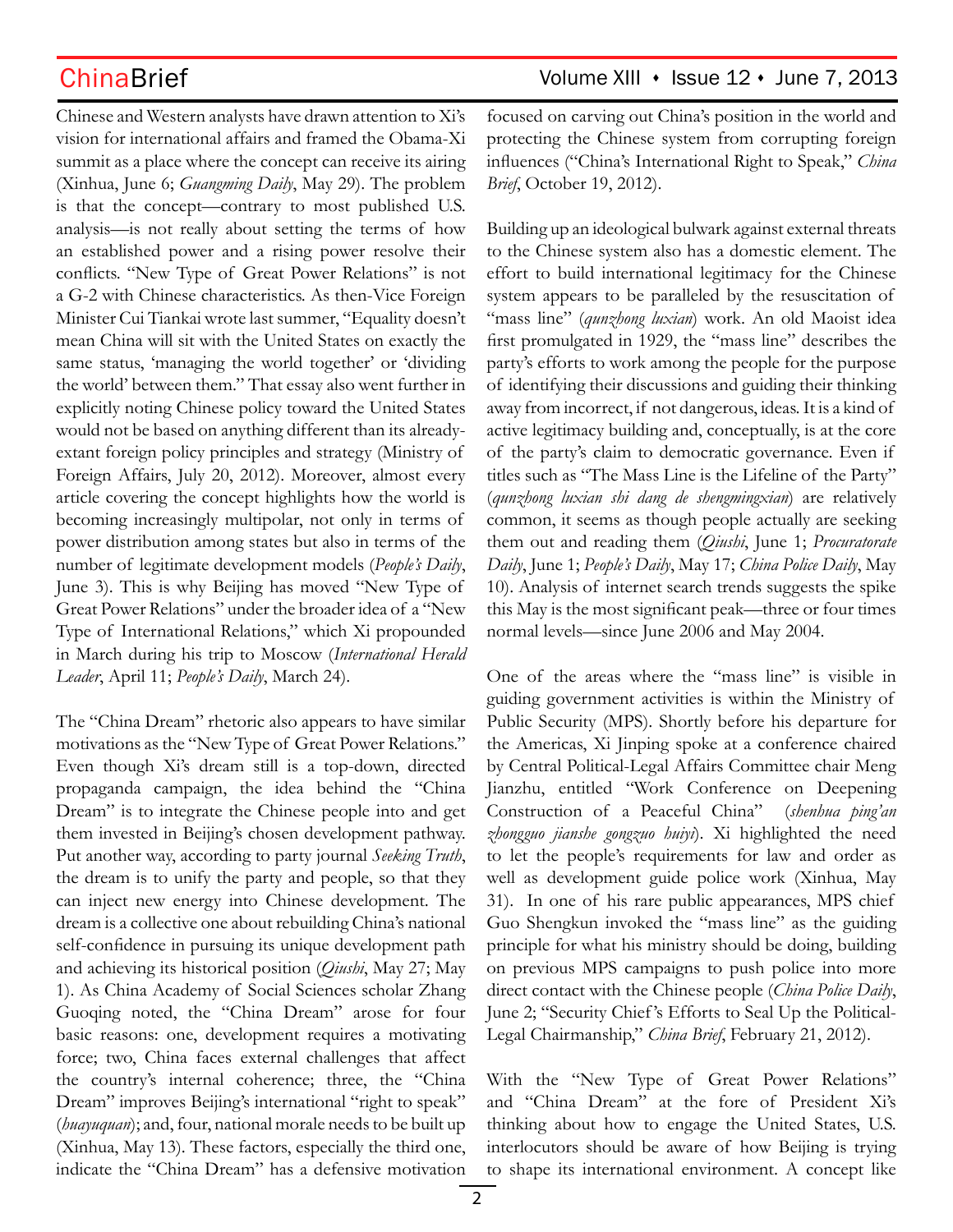the "New Type of Great Power Relations"—like the older peaceful coexistence discussion based around the "Five Principles of Peaceful Coexistence"—is not about replacing the international order, but rather legitimizing what China already has and offering an alternative to the democratic-capitalist linkages valued in the West ("China's Coexistence Strategy and Consequences for World Order," *China Brief*, May 23). The question here is not whether Beijing is capable of being revisionist or is a responsible stakeholder, but whether Beijing can persuade foreign interlocutors that Xi's twin concepts are legitimate visions for China. Similarly, the question is not how much soft power China has accumulated, but whether Xi's new thinking on foreign affairs offers a protective umbrella that other states can use to shelter themselves from Western pressure on governance. The more successful Beijing is at gaining acceptance for these ideas, the more time the government has to consolidate at home.

*Peter Mattis is Editor of* China Brief *at The Jamestown*  **The Philippine Legal Submission to the UN** *Foundation.*

\*\*\*

# **The South China Sea Dispute (Part 1): Negative Trends Continue in 2013**

By Ian Storey

From January through May, the South China Sea dispute continued to trend in a negative direction. Consistent with the pattern of developments over the past several years, the dispute continued to be characterized by an action-reaction dynamic in which attempts by one of the claimants—most notably, China, the Philippines and Vietnam—to uphold its territorial or jurisdictional claims led to protests and countermoves from the other claimants.

Although the United Nations appointed a panel of judges to examine a Philippine legal challenge to China's expansive claims in the South China Sea, and tentative steps were taken by China and the Association of Southeast Asian Nations (ASEAN) to begin talks on a

## ChinaBrief Volume XIII • Issue 12 • June 7, 2013

Code of Conduct (CoC), there was little optimism that either of these processes would reduce tensions in the short term or provide an environment conductive to a resolution of the problem in the medium to long term.

The action-reaction dynamic, and urgent need to stem ongoing tensions, were brought into sharp relief on May 9 when Philippine authorities shot dead a Taiwanese fisherman in disputed waters, provoking a major crisis in Philippines-Taiwan relations. The tragic incident was not the first of its kind in the South China Sea nor, sadly, is it likely to be the last.

Part One of this essay will examine these recent developments and their immediate implications. Part Two will examine these developments through the lens of Chinese policy on maritime territorial disputes, relevant regional perspectives and provide an outlook for the South China Sea over the course of the next 18 months.

On January 22, the Philippines angered China by unilaterally submitting the Sino-Philippine dispute over jurisdictional rights in the South China Sea for legal arbitration under the United Nations Convention on the Law of the Sea (UNCLOS) ("Manila Ups the Ante in the South China Sea," *China Brief,* February 1, 2013). Manila's submission argues that China's nine-dash line, and apparent claims to sovereign or historic rights within the line, are incompatible with UNCLOS and therefore invalid.

Given China's long-standing preference to resolve territorial and boundary disputes with neighboring countries through bilateral negotiations rather than international legal arbitration, it came as no surprise that it formally rejected the Philippine submission on February 19. China's foreign ministry declared the Philippine submission was "factually flawed," "contained false accusations" and violated the 2002 ASEAN-China Declaration on the Conduct of Parties in the South China Sea (DoC) (*Xinhua*, February 19). The Philippines, however, remained firmly committed to the arbitration process. Speaking in Tokyo on May 23, Philippine Foreign Secretary Albert del Rosario emphasized that, unless the claimants pursued a "rules-based" solution, the "status quo will favor military and economic might,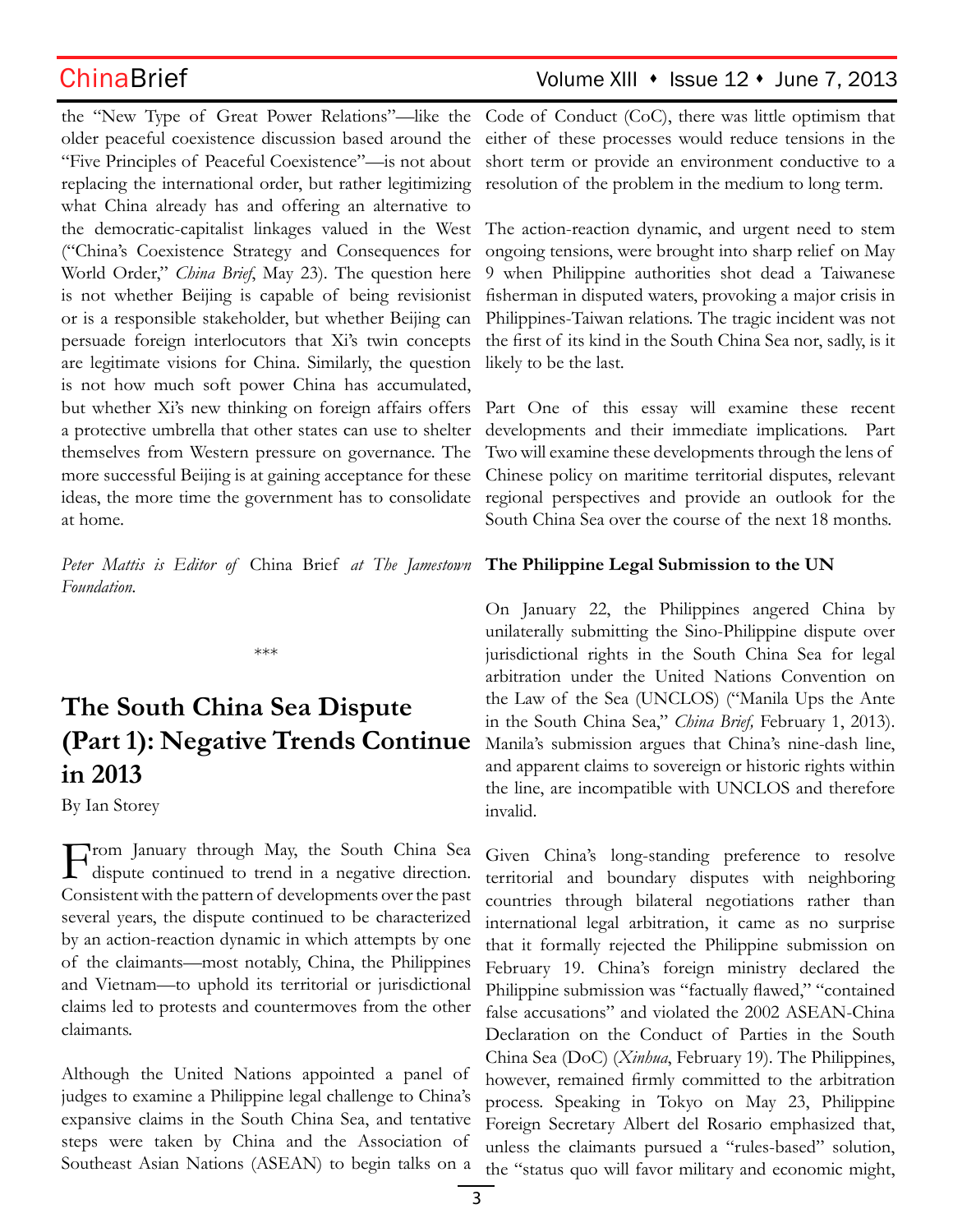and diplomacy will veer toward appeasement, which undermines any attempt to build a system based on equity and rules" (Philippine Department of Foreign Affairs, May 24).

China's rejection of the Philippine submission was met with disappointment by a number of legal experts. Law professor Jerome Cohen, for instance, argued that by refusing to participate in the proceedings, China was projecting the image of a "bully" and a "violator" of international law, while Peter Dutton noted that China had missed an important opportunity to reassure "increasingly anxious neighbors that it is committed to institutional rather than power-based resolution of disputes" (*South China Morning Post*, May 25) [1].

Despite China's decision to snub the case, legal proceedings will continue. During March the president of the International Tribunal of the Law of the Sea, Shunji Yanai, appointed the remaining judges for the five-person Arbitral Tribunal, including one to represent China. Once convened, the Tribunal will decide whether the submission falls within its jurisdiction. A decision on this issue could be reached as early as July. If the Tribunal decides that it does have jurisdiction, it could be several years before it issues a final ruling. Any ruling handed down by the Tribunal will be binding but not enforceable. Should the Tribunal rule that China's claims are incompatible with UNCLOS, however, it will represent a legal and moral victory for the Philippines and would put the onus on China to clarify the bases of its maritime claims. Given China's rejection of the tribunal, however, Beijing is likely to simply ignore the ruling.

### **A Code of Conduct for the South China Sea**

On the diplomatic front, there was some slightly encouraging news concerning the prospects of an ASEAN-China CoC. When ASEAN and China signed the DoC in 2002, all parties committed themselves to work toward a formal code of conduct in the future. It wasn't until late 2011, however, that China agreed in principle to begin discussions with ASEAN. But in mid-2012, China threw a spanner in the works when it announced that the "time was not ripe" to begin talks, mainly because, in its view, there was little point in discussing a CoC when Vietnam and the Philippines were repeatedly violating the DoC (an allegation Hanoi and Manila have frequently

leveled at Beijing) [2].

As the Chairman of ASEAN in 2013, Brunei has made the CoC a priority as has the organization's new Secretary General Le Luong Minh. Singapore also has been pushing for a code and Indonesia's foreign minister, Marty Natalegawa, has been working behind the scenes to try and make it happen. Until China gave the green light to talks, however, progress was impossible, and it was not until the spring that a breakthrough of sorts occurred.

On April 2, the 19th ASEAN-China Senior Officials Meeting Consultation took place in Beijing. ASEAN officials paid a courtesy call on China's recently appointed foreign minister, Wang Yi. At that meeting, Wang reportedly told the visiting Southeast Asian officials that the South China Sea dispute should not be allowed to undermine ASEAN-China relations, and that China was willing to begin exploratory talks on the CoC (*Straits Times*, April 19).

On April 11, ASEAN foreign ministers met in Brunei in preparation for the 22nd ASEAN Summit later that month. Following that meeting, Foreign Minister Natalegawa informed the press that China had agreed to start talks on a code, though official confirmation from Beijing was not forthcoming (*Straits Times,* April 12). Natalegawa kept up the pressure on China by criticizing it for taking "unilateral steps" that violated the spirit of the DoC—possibly a reference to Chinese naval exercises at James Shoal in March and other incidents (Agence-France Presse, April 22; "South Sea Fleet Exercises Shine Spotlight on Tensions," *China Brief*, March 28).

At the 22nd ASEAN Summit, Brunei used its considerable diplomatic skills to ensure consensus on the South China Sea, thereby preventing a repeat of the embarrassing fiasco in July 2012 when the dispute derailed a final communiqué ("China Pushes on the South China Sea, ASEAN Unity Collapses," *China Brief*, August 4, 2012). Although much of the language of the Chairman's statement was boilerplate and broke no new ground, it did note that the leaders had tasked their ministers to "continue to work actively with China on the way forward for the early conclusion of a [CoC] on the basis of consensus" (www.asean.org, April 25). Encouragingly, Foreign Secretary del Rosario said the dispute had been a "major topic" for discussion and that there had been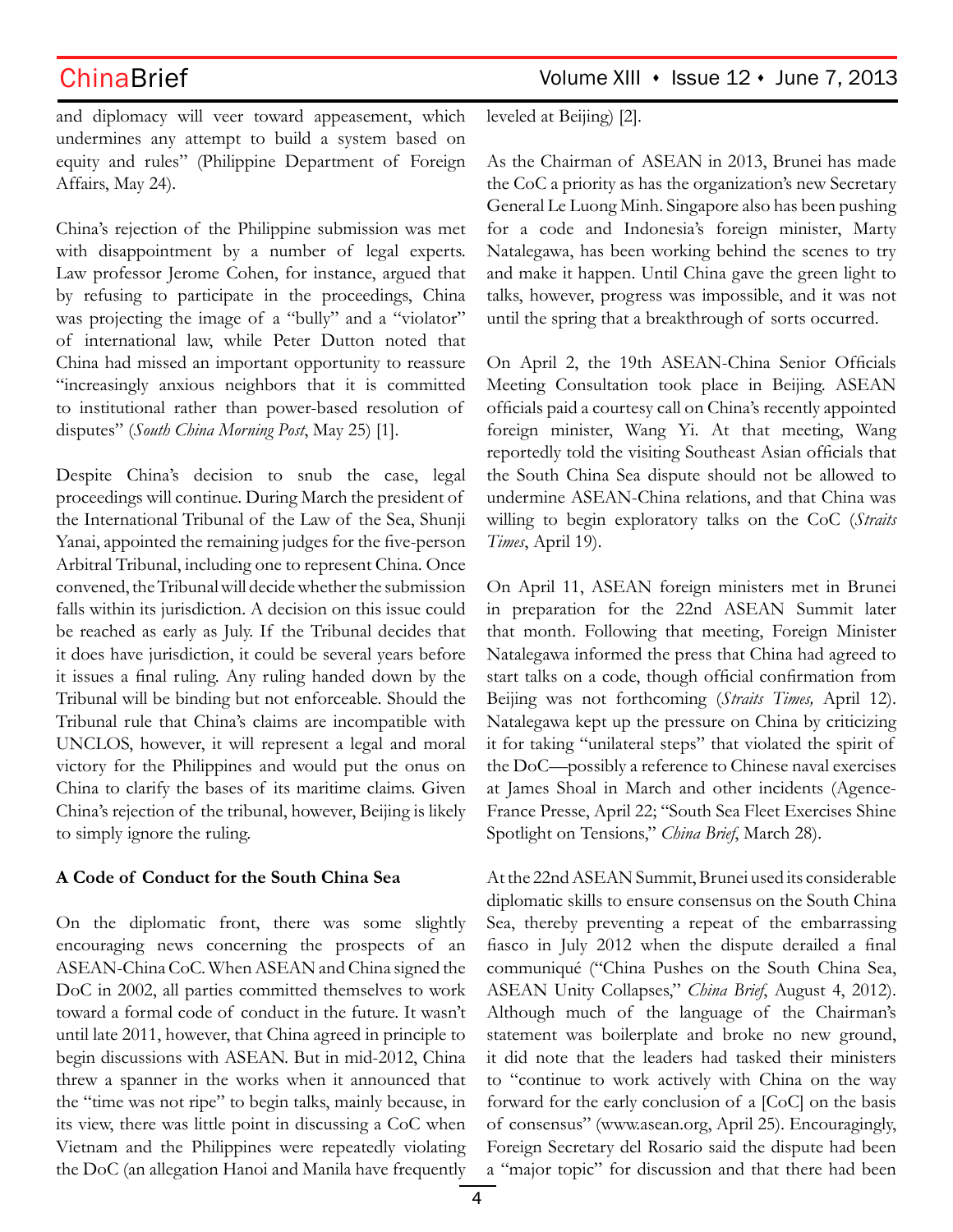## ChinaBrief ChinaBrief Volume XIII • Issue 12 • June 7, 2013

"solidarity" on the need to convince China to move forward with a CoC (Voice of America, April 26).

A few weeks after the summit, China's Foreign Minister Wang Yi traveled to Indonesia, Thailand, Singapore and Brunei on his first overseas trip as foreign minister. In a meeting with Natalagewa on May 2, Wang stated that China had agreed to "discuss the promotion of the CoC procedure under the framework of the Joint Working Group [JWG] on DoC implementation" (Chinese Ministry of Foreign Affairs, May 2). Additionally, according to a press statement issued in Brunei on May 5, agreement had been reached to advance progress on the code "in a step by step manner during the implementation of consensus" and that an Eminent Persons Expert Group (EPEG) would be formed to compliment the work of the JWG (Xinhua, May 5).

It was hardly a ringing endorsement of the CoC process by China, but at least it represented progress after a hiatus of nearly a year. Most likely, China changed its position in order to relieve pressure from the ASEAN states, appear constructive and accommodating, thereby enabling it to focus its attention on the Senkaku/Diaoyu dispute in the East China Sea, which Beijing considers a much more serious problem than the Spratlys.

That negotiating the CoC will be painfully slow was demonstrated on May 29 when the ASEAN-China JWG on the DoC met in Bangkok. According to someone familiar with the meeting, officials made little progress in deciding either the role or composition of the EPEG. The issue will be taken up again at a meeting of China's and ASEAN foreign ministers in August. It is completely unrealistic, therefore, to expect that the CoC will be ready to sign at the ASEAN-China Summit in October.

### **Resource Disputes Provoke Crises**

Competition over energy and fishing resources remains one of the central drivers of the South China Sea dispute. In the first five months of 2013, the activities of fishermen in disputed waters triggered a number of serious—and one fatal—incidents that fueled tensions between the claimants.

On March 20, Chinese vessels fired warning shots at four Vietnamese trawlers near the Paracels, setting one of

the vessels ablaze. Vietnam condemned the incident as "wrongful and inhumane," but Beijing rejected calls from Hanoi to compensate the fisherman's family (*BBC News*, March 26).

Far more serious was the fatal shooting of a Taiwanese fisherman by the Philippine Coast Guard (PCG) on May 9. The incident took place in the Bashi Channel in an area where the 200 nautical mile exclusive economic zones of Taiwan and the Philippines overlap. The PCG claims it opened fire on the fishing boat when it tried to ram one of its patrol boats; Taiwan maintains that there is no evidence to support this claim and has accused the PCG of using excessive force in violation of UNCLOS (the trawler was riddled with over 50 bullet holes) (*Straits Times*, May 19).

Taiwan's reaction was furious. It demanded a formal apology, an investigation and punishment of the perpetrators, compensation for the fisherman's family and talks on a fisheries agreement to prevent further incidents (and similar to the one Taiwan had signed with Japan in April). In an unprecedented show of force, the navy, air force and coast guard conducted exercises in waters near to where the incident had occurred. Taipei went on to reject two apologies from Manila as being "insincere" and imposed 11 punitive measures, including a hiring freeze on Filipino workers and an advisory that Taiwanese refrain from visiting the Philippines (*Straits Times*, May 17). Toward the end of the month, tensions eased when the two sides agreed to conduct parallel investigation into the incident.

Prior to the spat, Taiwan had played a relatively low-key role in the South China Sea dispute, despite occupying the largest of the Spratlys, Itu Aba or Taiping Island. Taipei's robust response seems to have been motivated by several factors. First, the government of President Ma Ying-jeou felt compelled to reflect the genuine anger felt by the Taiwanese people over the death of the fisherman. Second, Taipei's response reflected in part growing frustration at being excluded from talks on the dispute with the other claimants due to China's "One China" policy. Third, Ma may have been seeking to divert domestic attention away from sluggish economic growth rates and boost his low approval ratings.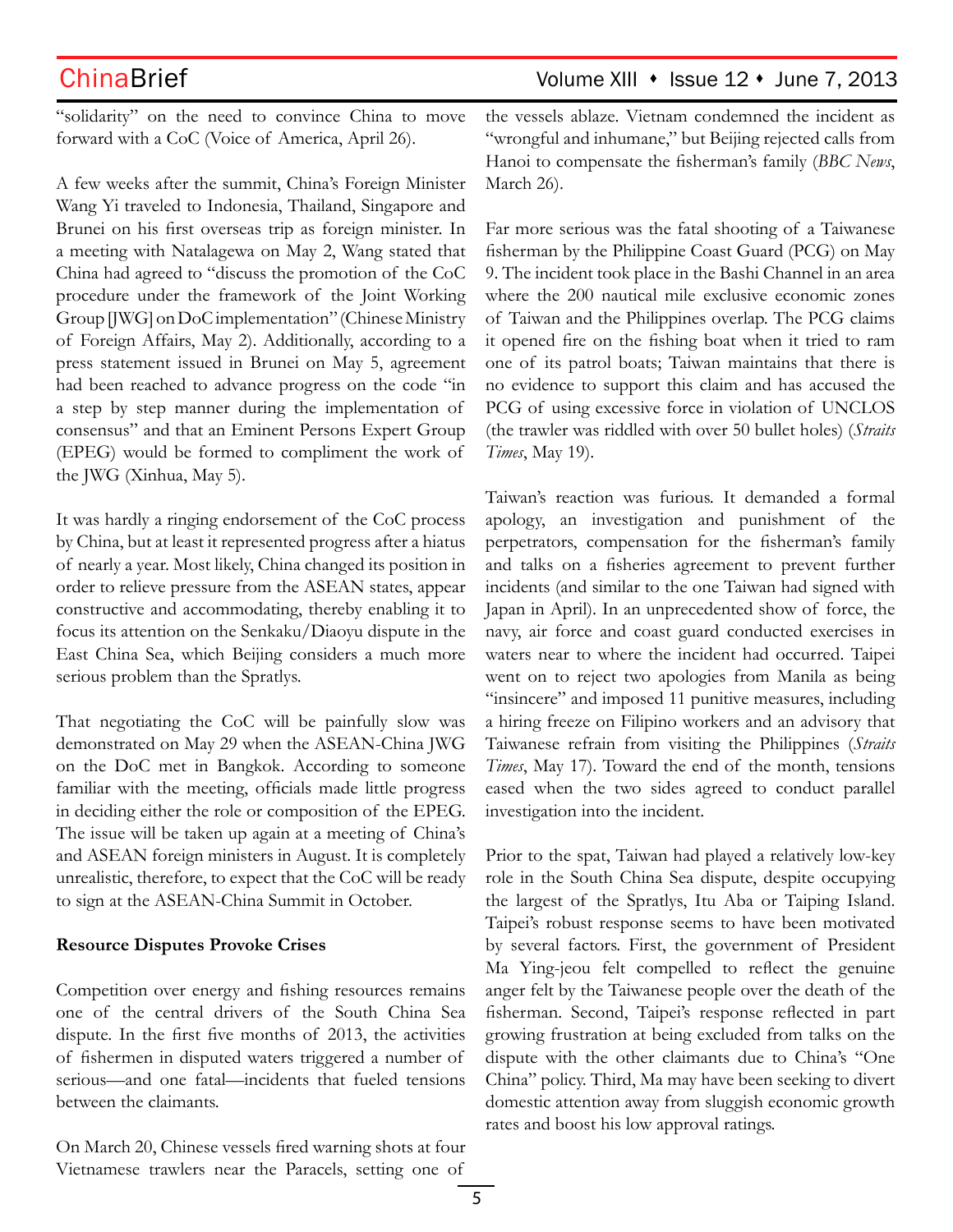Beijing moved quickly to provide moral support to Taipei, condemning the incident as a "barbaric act" (Xinhua, May 10). Speculation concerning the prospects of enhanced cooperation between China and Taiwan in the South China Sea—including military cooperation following the incident, however, was misplaced. Despite improvements in cross-strait relations since Ma's election in 2008, Taiwan still views China as its primary security threat and, therefore, is extremely cautious about initiating military-to-military links. In addition, the government does not want to be perceived as being used by Beijing to support its claims in the South China Sea, even though Chinese and Taiwanese claims are almost identical. Closer cooperation with Beijing also would undermine relations with certain Southeast Asian countries and, more importantly, the United States.

Further clashes between maritime agencies and fishing boats over the next few months cannot be ruled out. On May 16, China imposed its annual three-month fishing ban north of the 12th parallel—a ban that Vietnam has consistently rejected as a violation of its sovereignty. It remains to be seen how vigorously China enforces the ban this year. A week earlier, an organized fleet of 30 fishing vessels and supply ships had set sail from Hainan Island on a 40-day mission to the Spratlys (*Straits Times*, May 8). On a visit to Hainan a month earlier, President Xi Jinping had promised Chinese fishermen greater protection (*South China Morning Post*, April 10). China's actions will guarantee another cycle of action-reaction dynamics as Beijing commits to maintaining a commercial fishery presence in the Spratlys—a presence it has pledged to protect, with force if necessary.

## **Conclusion**

Despite agreement by ASEAN and China to initiate talks on a CoC, developments in the first half of 2013 demonstrated that the overall trajectory of the South China Sea dispute keeps moving in the wrong direction. So long as the actions of the principal actors continue to be motivated by nationalist rhetoric, an unwillingness to compromise sovereignty claims and competition over access to maritime resources, there is little prospect that this trend will be reversed any time soon.

*Ian Storey is a Senior Fellow at the Institute of Southeast Asian Studies (ISEAS), Singapore. He is the author of* Southeast Asia

ChinaBrief Volume XIII · Issue 12 · June 7, 2013

and the Rise of China: The Search for Security *(Routledge, 2011).*

Notes:

- 1. Peter A. Dutton, "The Sino-Philippine Row: International Arbitration and the South China Sea," Center for a New American Security, *East and South China Sea Bulletin #10*, March 15, 2013, Available online <http://www.cnas.org/thesinophilippinemaritimerow>.
- 2. Ian Storey, "Slipping Away? A South China Sea Code of Conduct Eludes Diplomatic Efforts", Center for a New American Security, *East and South China Sea Bulletin #11*, March 20, 2013, Available online <http://www.cnas.org/ SlippingAway%3F>.

\*\*\*

# **How China Got There First: Beijing's Unique Path to ASBM Development and Deployment**

By Andrew S. Erickson

China's deployment of the world's first operational antiship ballistic missile (ASBM) has just been confirmed with unprecedented clarity by the U.S. Department of Defense (DOD). The ASBM's development path was unusual in many respects, but may increasingly represent the shape of things to come for China's defense industry. In explaining these critical dynamics, this article builds on an occasional paper just published by the Jamestown Foundation that represents the most comprehensive open source analysis to date on China's ASBM program [1].

## **A Clear Step Forward**

On May 6, 2013, DOD published its latest annual report to Congress on China's military [2]. The report contained the most comprehensive authoritative statement to date concerning the status of China's DF-21D ASBM. China began deploying the 1,500+ km-range DF-21D (CSS-5) medium-range ballistic missile, with its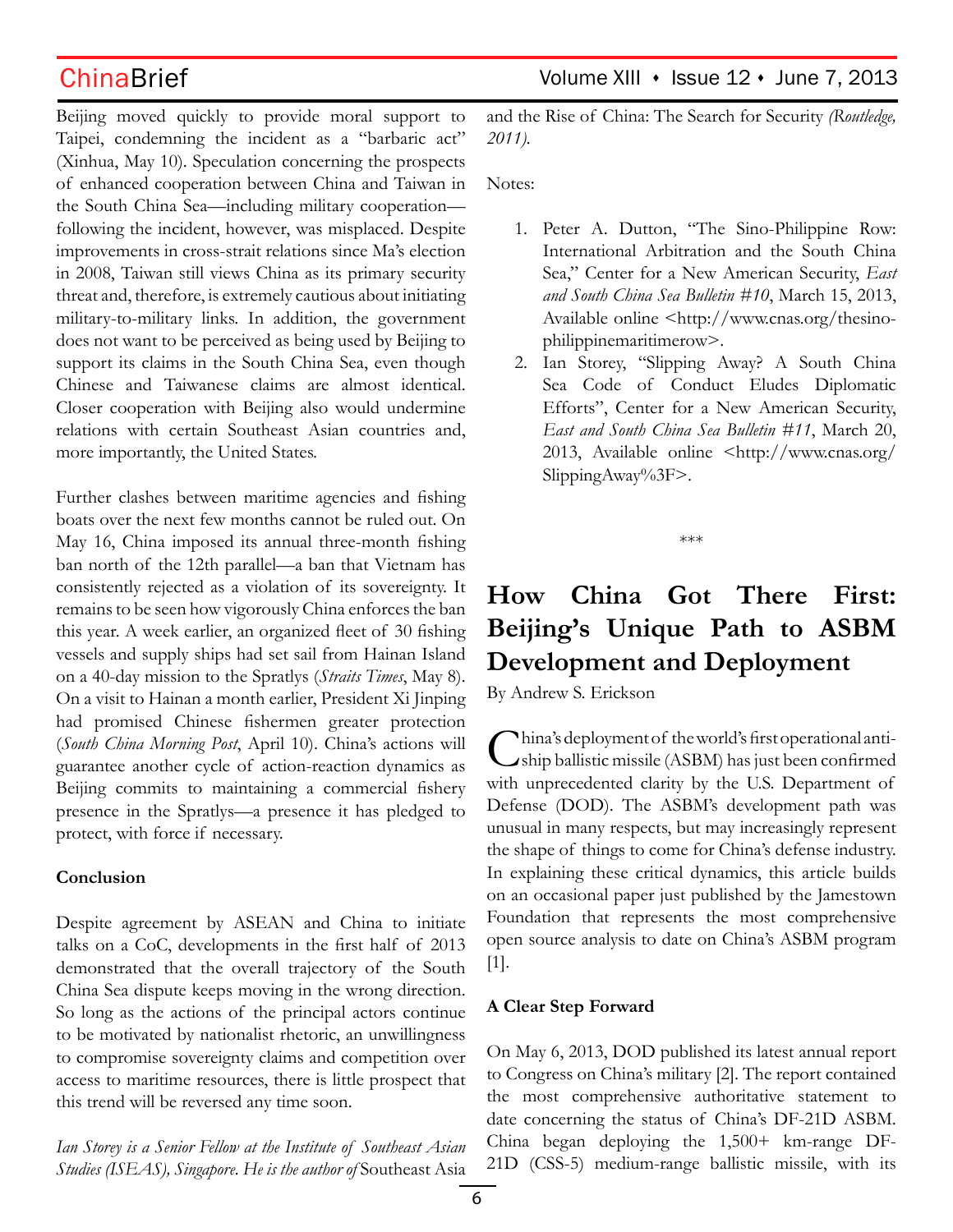maneuverable warhead, in 2010. DOD assesses that it "gives the PLA the capability to attack large ships, including aircraft carriers, in the western Pacific Ocean" (*CMPR 2013*, pp. 5–6, 38). In related comments, Deputy Assistant Secretary of Defense for East Asia David Helvey explained that "deployment…implies a limited operational capability"[3]. As for the missile's targeting, DOD states "The PLA Navy is also improving its overthe-horizon (OTH) targeting capability with sky wave and surface wave OTH radars, which can be used in conjunction with reconnaissance satellites to locate targets at great distances from China (thereby supporting longrange precision strikes, including employment of ASBMs)"(*CMPR 2013*, pg. 42). Helvey added that while their degree of completion remains unclear at the public level, "the pretty significant number of space launches that China conducted over the past year… help put elements of" space-based "architecture in place" to facilitate ASBM mid-course and terminal guidance [4].

DOD's statements related to the annual reports build on 2013 testimony by other U.S. military officials. On April 9, 2013, Admiral Samuel Locklear, Commander of U.S. Pacific Command, told the Senate Armed Services Committee "There are a number of notable examples of China's improving military capabilities, including five new stealth and conventional aircraft programs and the initial deployment of a new anti-ship ballistic missile that we believe is designed to target U.S. aircraft carriers" [5]. On April 19, 2013, the director of the Defense Intelligence Agency, Lieutenant General Michael Flynn, stated that China is "augmenting the over 1,200 conventional shortrange ballistic missiles deployed opposite Taiwan with a limited but growing number of conventionally armed, medium-range ballistic missiles, including the DF-21D anti-ship ballistic missile" [6].

## **Blazing a New Technological Trail**

China's ASBM development displays three major dynamics. Heretofore rarely seen, they are likely to become increasingly common in the future as China's defense industry continues to improve. It offers an example of China developing and deploying a unique weapons system. It also represents an instance of Chinese researchers deemphasizing Soviet/Russian models in favor of U.S. examples. China did so through an eclectic "architectural innovation" approach in which it imported, developed indigenously and combined existing technologies in new ways to produce what might be termed a "Frankenweapon."

## *Soviet Union Not a Model*

The considerable Soviet military industrial infrastructure, systems and expertise that China received in the 1950s a process continued on a more limited commercial basis with Russia beginning in the early 1990s—has strongly influenced many Chinese weapons programs. Major examples include aircraft, cruise missiles, torpedoes and naval mines. Yet no evidence is available to suggest that the Soviet Union's abortive ASBM program was a model for China. During the Cuban Missile Crisis of 1962, as U.S. aircraft carriers ranged Soviet targets with nuclear weapons, Makeyev Rocket Design Bureau (SKB-385) was developing the R-27 (4K18)/SS-N-6 submarinelaunched ballistic missile (SLBM). Moscow formally approved development of an ASBM variant, the R-27K/ SS-NX-13, that year. Visually identical to its simpler progenitor, the 900 km-range R-27K's second stage had a liquid propellant KB-2 engine designed by the Aleksei Mihailovich Isayev design bureau. It obtained targeting data pre-launch from the *Legenda* ocean reconnaissance satellite system (RORSATs) and *Uspekh*-U radars on the Tu-20 Bear-D aircraft [7]. Its 0.65 MT nuclear warhead could home in on targets within a 27 NM (50 km) "footprint" with 370 m accuracy [8]. Soviet aerospace engineer Boris Chertok credits the R-27K with "a homing system for striking pinpoint targets on the shore and surface ships" [9]. Beginning in December 1970, system tests yielded only four failures in 20 launches. December 1972 saw the first submarine-launched test from the Project 605/Golf K-102 submarines outfitted with the *Record*-2 fire-control system and *Kasatka* B-605 satellite-tracking target acquisition system, yielding 10 of 11 launches succeeded [10].

On August 15, 1975, therefore, the R-27K and its K-102 trial submarine "were accepted for operational service." Yet, "because the Strategic Arms Limitation Talks (SALT) agreements of the 1970s would count every SLBM tube as a strategic missile regardless of whether it held a land-attack or anti-ship (tactical) missile," according to Norman Polmar, "the R-27K missile did not become operational" [11]. Moreover, Soviet satellite targeting was not ready to support precise terminal homing, and the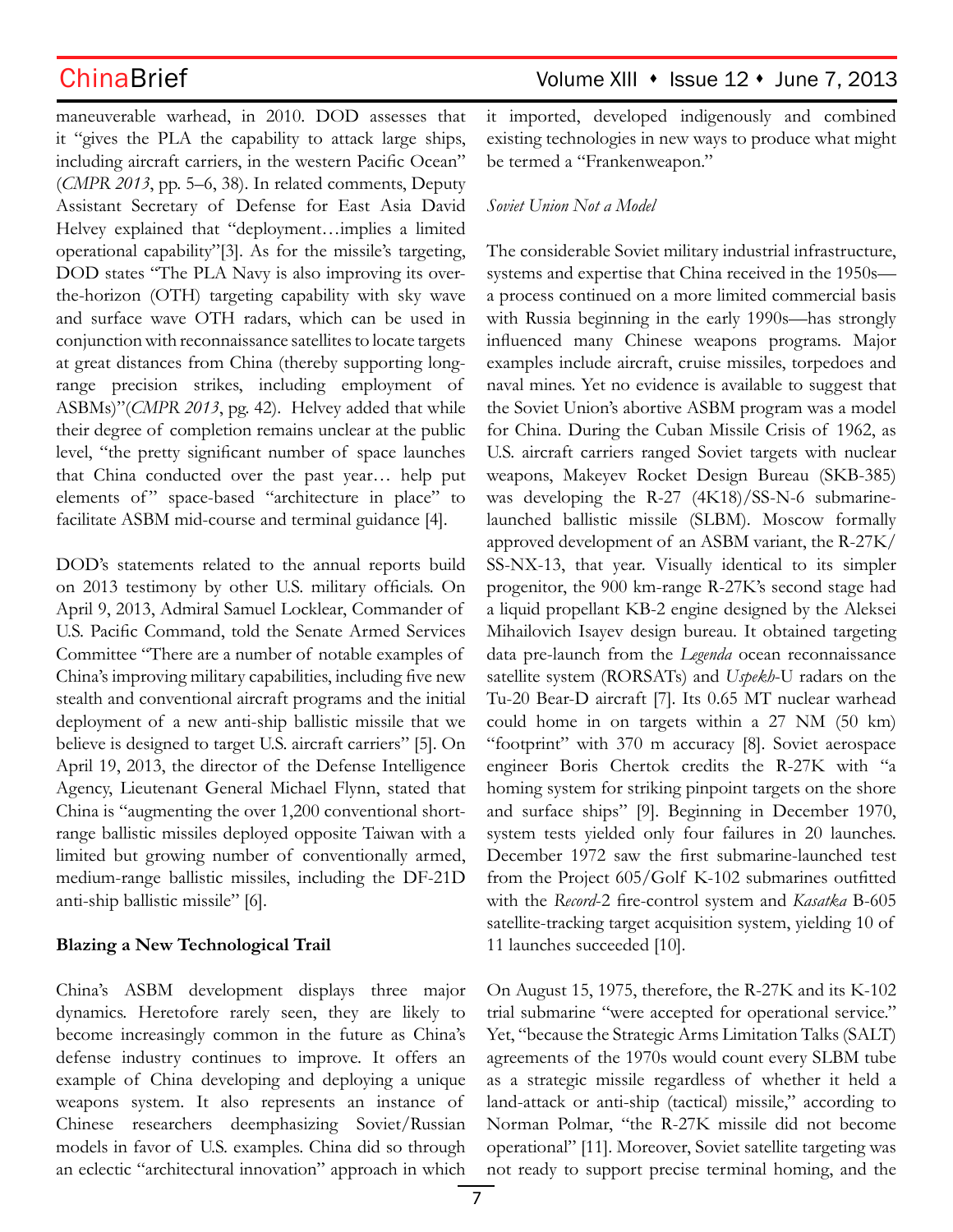program was competing with more mature solutions to specific problems (e.g. the *Skhval* torpedo) [12]. Instead, the program was terminated in December 1975 [13]. The Chairman of the U.S. Joint Chiefs of Staff subsequently stated that the SS-NX-13 ASBM "has not been tested since November 1973 and is not operational. However, the advanced technology displayed by the weapon is significant and the project could be resurrected" [14].

Russia and the United States undoubtedly would have developed their own ASBMs before China had they not signed the Intermediate-Range Nuclear Forces Treaty. This 1987 agreement prohibits them from possessing 500–5,500 km-range ground-launched ballistic and cruise missiles.

### *American Model Incomplete*

Recent insistence by Beijing officials that China develops its own advanced military technologies is accurate but incomplete. While many of its indigenous capabilities are already extremely impressive and China's talented engineers can exploit the same laws of physics as anyone else, China regularly incorporates foreign technologies and ideas into its weapons systems. With regard to the ASBM, such incorporation appears to have included, at the very least, concepts from the U.S. MGM-31B *Pershing II* theater ballistic missile fitted with maneuvering reentry vehicles (MaRV). The *Pershing II*'s example was undoubtedly a great help to Chinese engineers, but they have had to go far beyond it in developing and deploying a true ASBM.

A profusion of writings tracking the development, successes and failures of the *Pershing II* missile system shows the close attention paid to the system by Chinese specialists. The articles appeared as early as 1976 and continued through 1994—three years after the last *Pershing II* missile had been destroyed. Possible explanations for subsequent lack of coverage in serious technical publications include efforts to avoid attention to any Chinese acquisition and applications of such technology.

Chinese sources have credited the *Pershing II* with influencing the development of China's DF-15C and -21 (as well as the rumored "DF-25") ballistic missiles. Following the *Pershing II*'s deployment, initial "research work" reportedly was completed in the early 1990s and

## ChinaBrief Volume XIII • Issue 12 • June 7, 2013

incorporated into China's *Dongfeng* (DF) missiles via a "warhead that possesses terminal homing guidance and maneuvering control capability" (blog.huanqiu.com, 1999). At the 1999 military parade commemorating the 50th anniversary of the founding of the People's Republic, DF missiles—albeit with no evidence of MaRV capabilities—were on prominent display, leading some to credit emulation of the *Pershing II* for their rapid advance. "When they saw the new-type intermediate-range missile in China's 'Dongfeng' family during the latest military parade held on the National Day, people would certainly like to compare it with the 'Pershing II' missile, wouldn't they?" stated an article in a mainland-owned daily newspaper with recognized access to Chinese sources. China's "new-type 'Dongfeng' intermediate-range missile has attained the level of the 'Pershing II' missile in terms of size, weight, launch mode, and so on. …it is believed that it is not much inferior to the 'Pershing II' missile" (*Ta Kung Pao* [Hong Kong], October 2, 1999).

Visual analysis further suggests *Pershing II* influence in China's ASBM. Chinese sources also state that the DF-15/CSS-6 missile is based on the *Pershing II*, which has adjustable control fins for terminal maneuver on its reentry vehicle (RV). While some DF-15 versions lack RVs with control fins, one with an RV virtually identical to the *Pershing II*'s may be found on the *China's Defence Today* website (www.sinodefence.com, October 3, 2009). Unfortunately, positively identified photos of a DF-21 outside its canister are not known to exist. Pictures of the DF-15's RV, however, do bear a striking resemblance to the *Pershing II*. If the DF-15 resembles the *Pershing II*, it is reasonable to suppose that the related DF-21 does as well, and that both employ similar adjustable fins that permit terminal maneuver. As Internet photos of the DF-15 indicate, China has such an RV, which could easily be mounted atop the DF-21 booster and thereby produce part of the basis for an effective ASBM. RV control fins have been depicted in a schematic diagram of ASBM flight trajectory with mid-course and terminal guidance published by individuals affiliated with the Second Artillery Engineering College and a Second Artillery Base in a Chinese technical journal [15].

The *Pershing II*, however, probably could not have been a true ASBM. It had a W-85 5–50 kiloton yield nuclear warhead. Its 50 meter Circular Error of Probability (CEP) hinged on radar terrain correlation—a homing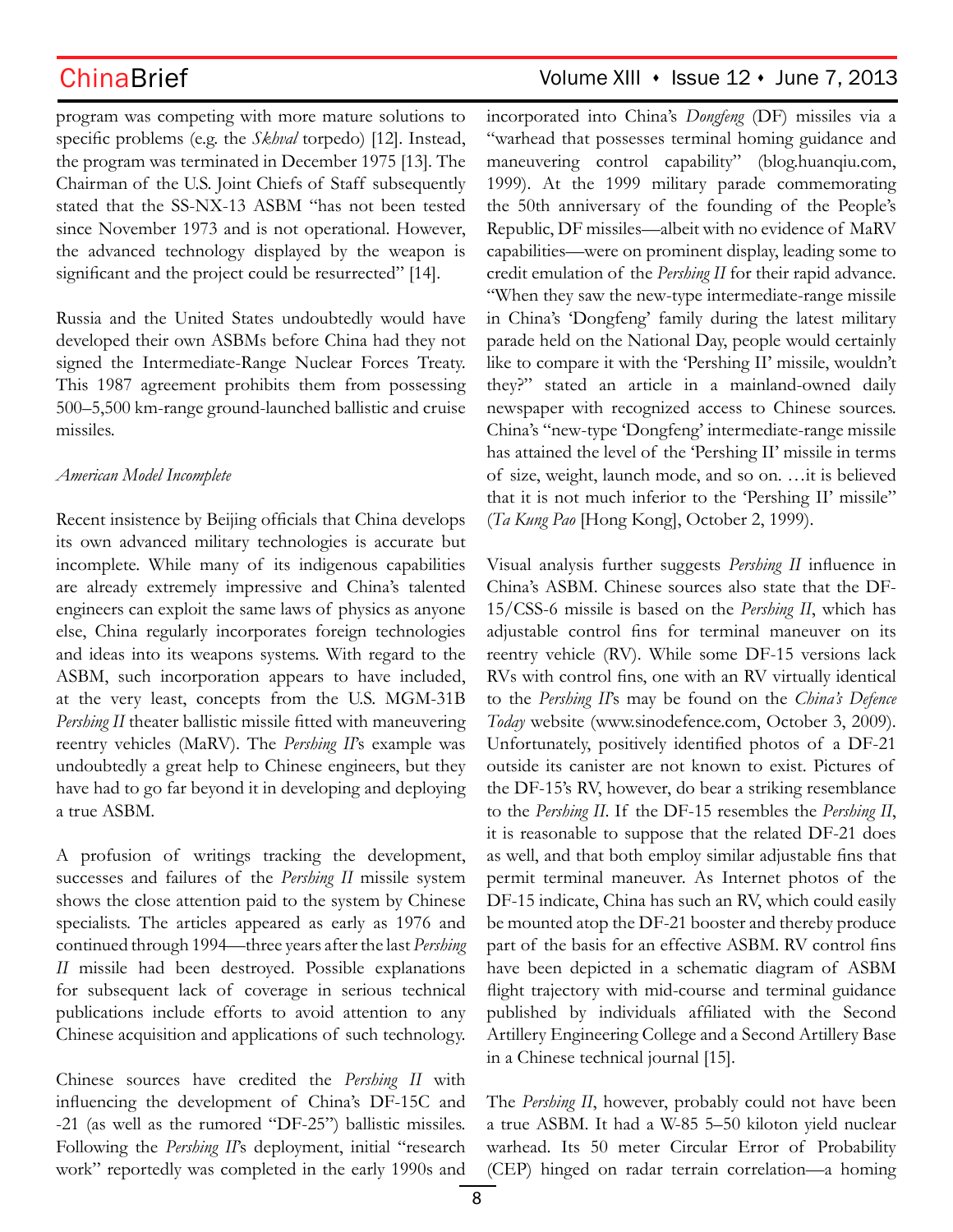method not usable for striking a carrier at sea (Jane's Strategic Weapons Systems, October 13, 2011). Here China had to make its own architectural innovations. Having prioritized missiles since the late 1950s and space systems soon thereafter, however, China's defense industry was up to the challenge. In 2010, DOD judged that "China has the most active land-based ballistic and cruise missile program in the world. It is developing and testing several new classes" (*CMPR 2010*, p. 1). In 2011, DOD added, "Some [Chinese weapon] systems, particularly ballistic missiles, incorporate cutting-edge technologies in a manner that rivals even the world's most modern systems" (*CMPR 2011*, p. x).

## **Future Trajectory**

Wording in the DOD report suggests that China may develop ASBMs with different ranges from the DF-21D, including longer-ranges: "Beijing is investing in military programs and weapons designed to improve extended-range power projection… Key systems that have been either deployed or in development include ballistic missiles (including anti-ship variants)…." Now that the initial challenge of deploying an operational ASBM is completed, China has the option of developing other variants with different, likely complementary, characteristics. As China slowly builds the intelligence infrastructure to guide ASBMs toward their targets, future variants can be integrated more quickly into the force at higher levels of readiness. The advanced nature of ASBM development may become less the exception than the rule for future Chinese weapons programs.

*Dr. Andrew S. Erickson is an Associate Professor at the U.S. Naval War College and an Associate in Research at Harvard University's John King Fairbank Center for Chinese Studies. The views expressed in this article are solely those of the author and in no way represent the policies or estimates of the U.S. Navy or any other organization of the U.S. government.*

- 1. Andrew S. Erickson, *Chinese Anti-Ship Ballistic Missile Development: Drivers, Trajectories, and <u>Strategic Implications</u>*, Jamestown Occasional Paper (Washington, DC: Jamestown Foundation, 2013).
- 2. Office of the Secretary of Defense "Annual Report to Congress: Military and Security Developments Involving the People's Republic of China 2013," Washington, DC: U.S. Department

## ChinaBrief Volume XIII • Issue 12 • June 7, 2013

of Defense, May 2013, Available online <http:// www.defense.gov/pubs/2013\_china\_report\_ final.pdf>. Hereafter, the report and its annual iterations will be cited in-text as (*CMPR* [Year], p. #).

- 3. Department of Defense Press Briefing on the 2013 DOD Report to Congress on Military and Security Developments Involving the People's Republic of China, Washington, DC, May 6, 2013, Available online <http://www.defense.gov/ transcripts/transcript.aspx?transcriptid=5232>.
- 4. Ibid.
- 5. Admiral Samuel J. Locklear, Commander, U.S. Pacific Command, "U.S. Pacific Command Posture," Senate Armed Services Committee, Washington, DC, April 9 2013, Available online <http://www.armed-services.senate.gov/ statemnt/2013/04%20April/Locklear%2004- 09-13.pdf>.
- 6. Michael T. Flynn, Lieutenant General, U.S. Army, Director, Defense Intelligence Agency, "Annual Threat Assessment," Statement Before the Senate Armed Services Committee, United States Senate, April 18, 2013, Available online <http://www.armedser vices.senate.gov/ statemnt/2013/04%20April/Flynn\_04-18-13. pdf>.
- 7. For details, see Yu. V. Appal'kov et al., *Otechestvennyye ballisticheskiye rakety morskogo bazirovaniya i ikh nositeli* [Domestic Submarine Launched Ballistic Missiles], St. Petersburgh: Galeya Print, 2006, Available online <http://rbase.new-factoria.ru/ missile/wobb/r27/r27.shtml>.
- 8. Norman Polmar, *Cold War Submarines: The Design and Construction of U.S. and Soviet Submarines*, Washington, DC: Brassey's, Inc., 2004, pp. 179– 81.
- 9. Boris Chertok, *Rockets and People: Volume 4—The Moon Race*, Washington, DC: National Aeronautics and Space Administration, 2011, p. 30.
- 10. Author's correspondence with Asif Siddiqi, April 2013.
- 11. Norman Polmar, Letter to the Editor, "World's First 'Carrier Killer' Ballistic Missile," *Naval War College Review*, Vol. 66, No. 2, Spring 2013, pp. 138–39, Available online <http://www.usnwc. edu/getattachment/04286a6c-c1a5-46d1-b82d-56a59cefe6d2/Download-the-entire-issue-in-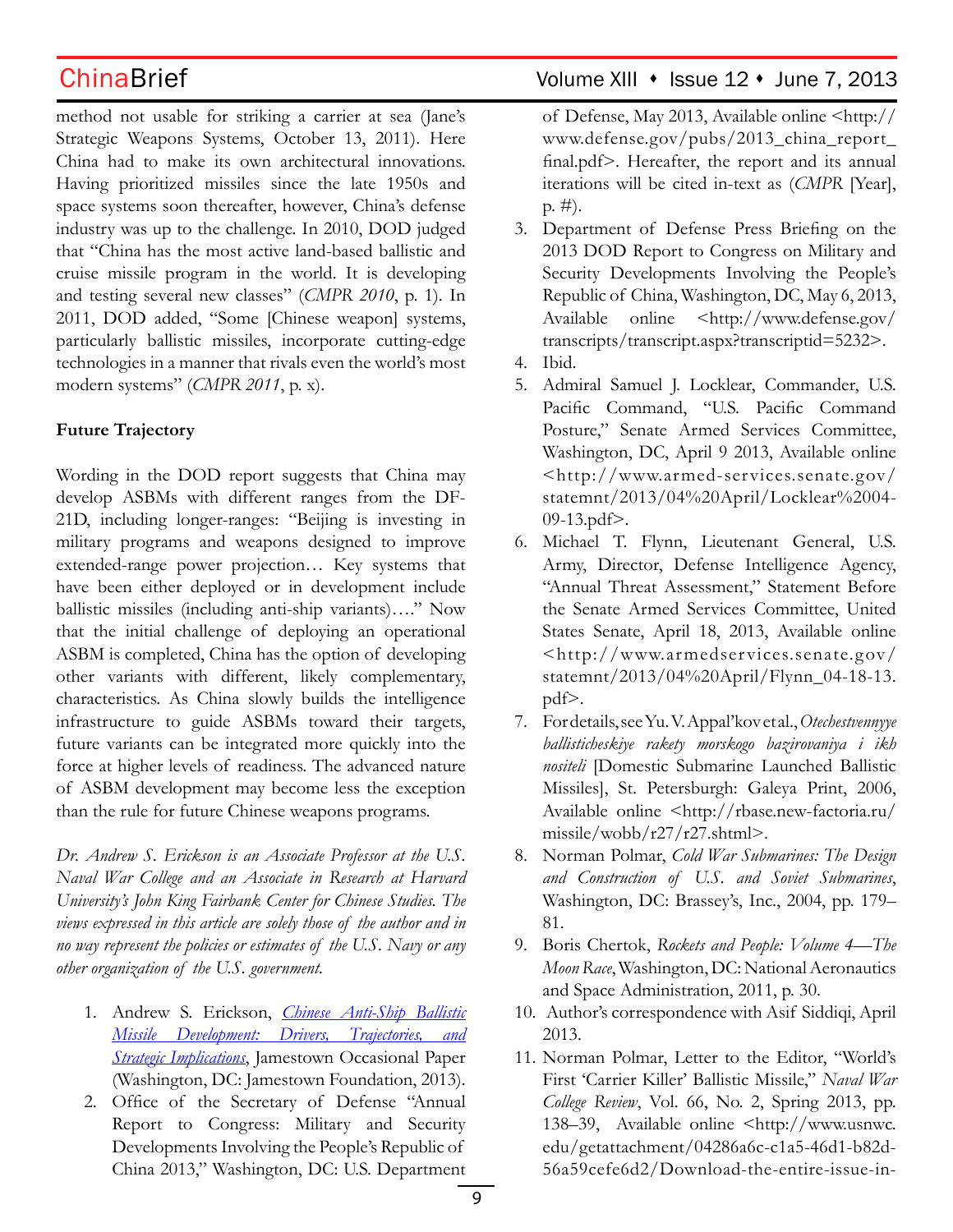pdf-for-your-e-reader.aspx>.

- 12. Author's correspondence with Reuben Johnson, April 2013.
- 13. Author's correspondence with Asif Siddiqi, April 2013.
- 14. General George S. Brown, U.S. Air Force, *United States Military Posture for FY 1978*, Washington, DC: Department of Defense, January 20, 1977, p. 16.
- 15. Tan Shoulin and Zhang Daqiao [Second Artillery Engineering College]; Diao Guoxiu, [PLA Unit 96311], "Dandaodaodan daji hangkongmujian mozhidao youxiaoqu de queding yu pingu" [Determination and Evaluation of Effective Range for Terminal Guidance Ballistic Missile Attacking Aircraft Carrier], Zhihui kongzhi yu fangzhen [Command Control & Simulation] 28, No. 4 (August 2006), p. 7. Republished in *China Military Power Report 2009*, p. 21.

\*\*\*

# **Taiwan Work Leading Small Group under Xi Jinping**

By Russell Hsiao

For Beijing, the status of Taiwan represents the last unresolved issue from the Chinese Civil War that ended with victory for the Chinese Communist Party (CCP) in 1949. Taiwan-policy has, unsurprisingly, long been a policy focus of the CCP since the establishment of Taipei as the capital of the Republic of China (Taiwan). Under the CCP-led power structure and during the previous two administrations, the party's general secretary chaired an inter-agency policy-setting process through a "leading small group" comprised of top-level party, state and military officials responsible for Taiwan-related work. Membership in this body varied from administration to administration, suggesting the composition may be seen as a power balance and/or revealing of the strategic focus of the administration's policy toward Taiwan.

The small leading group called the "CCP Central Committee's Taiwan Work Leading Small Group" (*Zhongyang duitai gongzuo lingdao xiaozu*) is directed by the CCP general secretary. The Chairman of the advisory Chinese People's Political Consultative Conference (CPPCC) serves as the deputy director, and ministers responsible for Taiwan-related work also are included in the group. The leading group is the supreme policymaking body in the China's party-led system that designs and spearheads policies government wide. With the major re-shuffling of personnel in the handover of leadership from the Hu-Wen administration complete after the 12th National People's Congress (NPC) in March, what do the personnel changes tell us about the orientation and direction of Xi Jinping's new Taiwan-policy team? Ultimately, the changes suggest more continuity than change as Xi tries to push the economic discussions toward the political.

## **Taiwan Work Leading Small Group: Background**

The Taiwan Work Leading Small Group (TWLSG) was established in 1979. The people in charge of Taiwan policy before the establishment of this group included mainly military officials, and cadres from the intelligence, secret service and United Front departments, such as Li Kenong, Luo Ruiqing, Liao Chengzhi and Xu Bingdeng. After the beginning of the Cultural Revolution (1966– 1976), Taiwan-related work was folded up as the country descended into social and political turmoil. After the country restabilized, work resumed and the group was reactivated again in 1979 (*Ta Kung Pao* [Hong Kong], February 20).

While membership in this body varied between different administrations, there appears to be a nascent but gradual institutionalization of the group that began under Jiang Zemin. The leading small group has been chaired by the CCP general secretary since 1989, and the deputy director is the Chairman of the CPPCC, and the small group's secretary-general is the State Councilor with portfolio over foreign affairs. Members of the group represent the organizations involved in the Taiwan-policy making and implementation process within the administration. After Jiang Zemin's administration, there has been a notable increase in the number of organizational stakeholders in the Taiwan policy process—perhaps influenced by the fallout from the 1995–1996 Taiwan Strait crises and the result of the 2000 presidential election in Taiwan.

In 2000, when Taiwan's Democratic Progressive Party's (DPP) candidate, Chen Shui-bian, won the presidential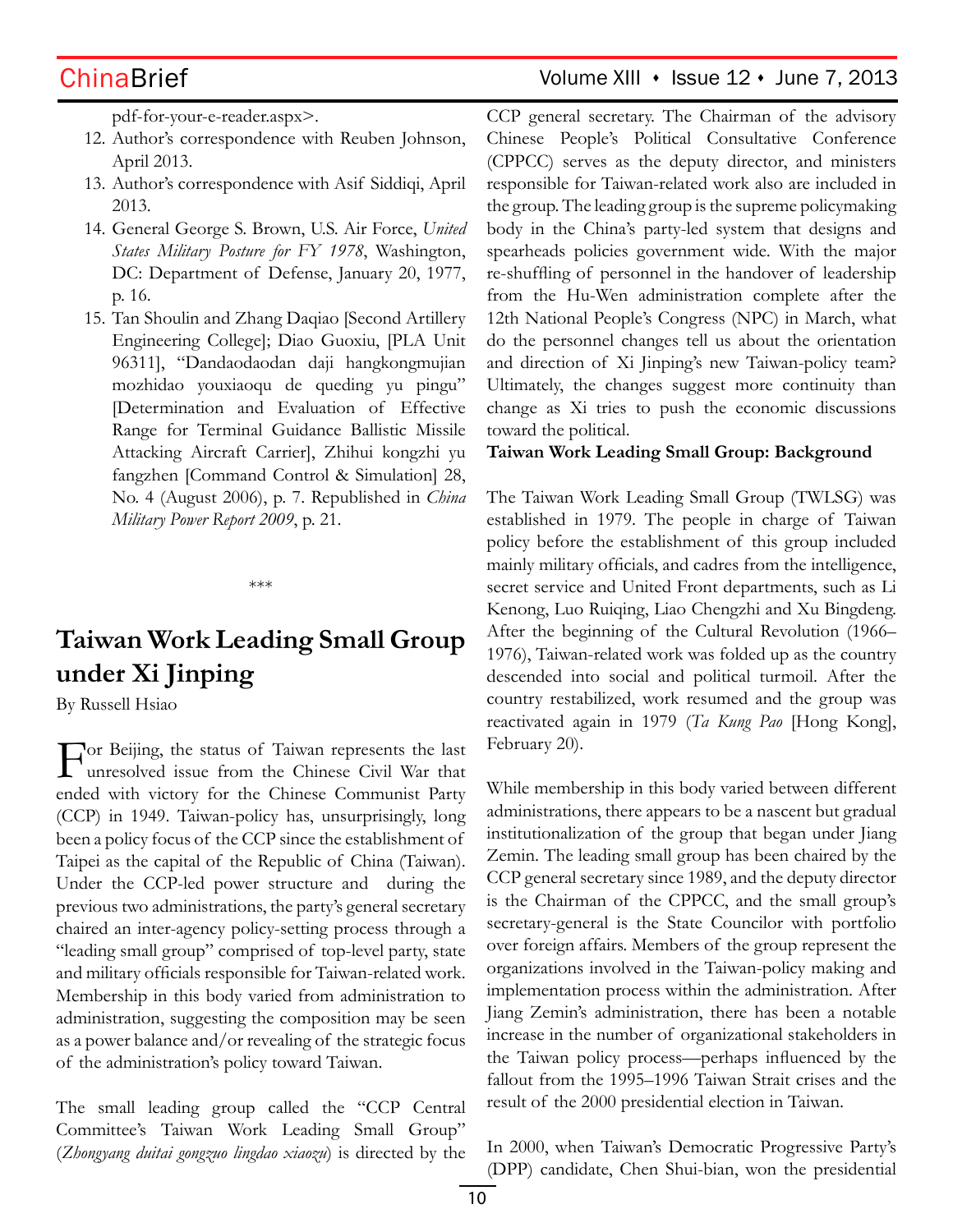election, Jiang Zemin ordered then-head of the CCP Organization Department Zeng Qinghong to re-shuffle the leadership at TAO. In the aftermath, the Central Committee agreed to add an additional Politburo member to the TWLSG, Central Military Commission (CMC) member General Zhang Wannian (Renminbao, October 20, 2000).

Indeed, group members during Hu Jintao's administration and ostensibly in the new Xi administration include the head of the CCP Central Propaganda Department; a CMC vice chairman; the Politburo member in charge cultural affairs; a CPPCC vice chairman dual-hatted as head of United Front Department; director of the Taiwan Affairs Office; President of the Association for Relations Across the Taiwan Strait (better known by its acronym, (ARATS); minister of the Ministry of State Security; the deputy chief of the PLA general staff for foreign affairs and intelligence; the director of the party's Central Secretariat; and, the most recent addition, the minister of the Ministry of Commerce.

Indeed, members of the TWLSG have the ability to influence the strategic focus of the CCP administration toward the Taiwan Strait. For instance, General Xiong Guangkai, who was chief of People's Liberation Army (PLA) intelligence and once the secretary-general of the TWLSG, was known to have lobbied for a greater role for the military and successfully pushed to have activeduty military officer Major General Wang Zaixi of the PLA's Second Department serve as vice minister of State Council's Taiwan Affairs Office (TAO) (*Ta Kung Pao* February 20). Additionally, former Central Military Commission (CMC) Secretary-General Yang Shangkun also served as the director of the TWLSG (1987–1989), representing the military at the helm of the Taiwanwork system. In their time, these appointments probably indicated the military's prominence on Taiwan issues (*China Leadership Monitor*, No. 28, September 2, 2008).

In reaction to the PLA's apparent heavy intervention in the party's Taiwan work, former President of the Association of Relations Across the Taiwan Strait (ARATS) Wang Daohan, who was the CCP's lead negotiator with Taiwan, had appealed to the CCP Central Committee to exercise more caution in handling Taiwan affairs—meaning a *de*-emphasis of military influence and thinking. China's reaction to the re-election of Chen Shui-bian in 2004

indicates that Wang's appeal was heeded. China used soft power to appeal to Taiwan-compatriots and began to open up its market up to Taiwanese agricultural products like fruits. After President Ma Ying-jeou won Taiwan's presidential election in March 2008, relations between the two sides began to thaw. In June 2008, the Central Committee decided to add the minister of commerce to the leading small group, which indicated that cross-Strait trade and economic exchanges had become a central tenet of the CPP's Taiwan Work.

If policy may be seen as an extension of the people in charge, the changes in personnel within China's Taiwanpolicy nexus suggests more continuity than change in the Xi administration. Indeed, at the first plenary session of the 12th NPC, it was announced formally that former director of the TAO in charge of implementing Chinese policy toward Taiwan, Wang Yi (born 1953), is the new Foreign Minister. Wang's appointment is significant, because it may reflect the elevation of Taiwan policy in the overall nexus of foreign policy making process of the CCP (*Zhongshi Dianzibao*, March 17).

Consistent with the Hu Jintao administration, the new chairman of the CPPCC, Yu Zhengsheng, replaced Jia Qinglin as the deputy director of the leading small group (*KMTUSA*, March 2). In terms of hierarchy, Yu is second-in-command to General Secretary Xi.

The announcement at the 12th NPC in March that former Foreign Minister Yang Jiechi (born 1950) would become the next State Councilor with portfolio over foreign affairs signaled that the long anticipated major personnel shifts in the Chinese foreign policy bureaucracy was completed, including the Taiwan-related billets. The carefully orchestrated party-state leadership transitions that began last November with the 18th Party Congress underscore the party's dominant role in the Chinese political system. Dai Bingguo (born 1941), who is a full member of the 17th CCP Central Committee and the highest ranking diplomat under the Hu Jintao administration and secretary-general of the Taiwan Work Leading Small Group, reached retirement age and was slated to retire as the new party leadership under Xi Jinping began. The 72-year old Dai's expected retirement left open the top diplomatic post in the CCP foreign policy-making system, which cuts across many party as well as military and state agencies.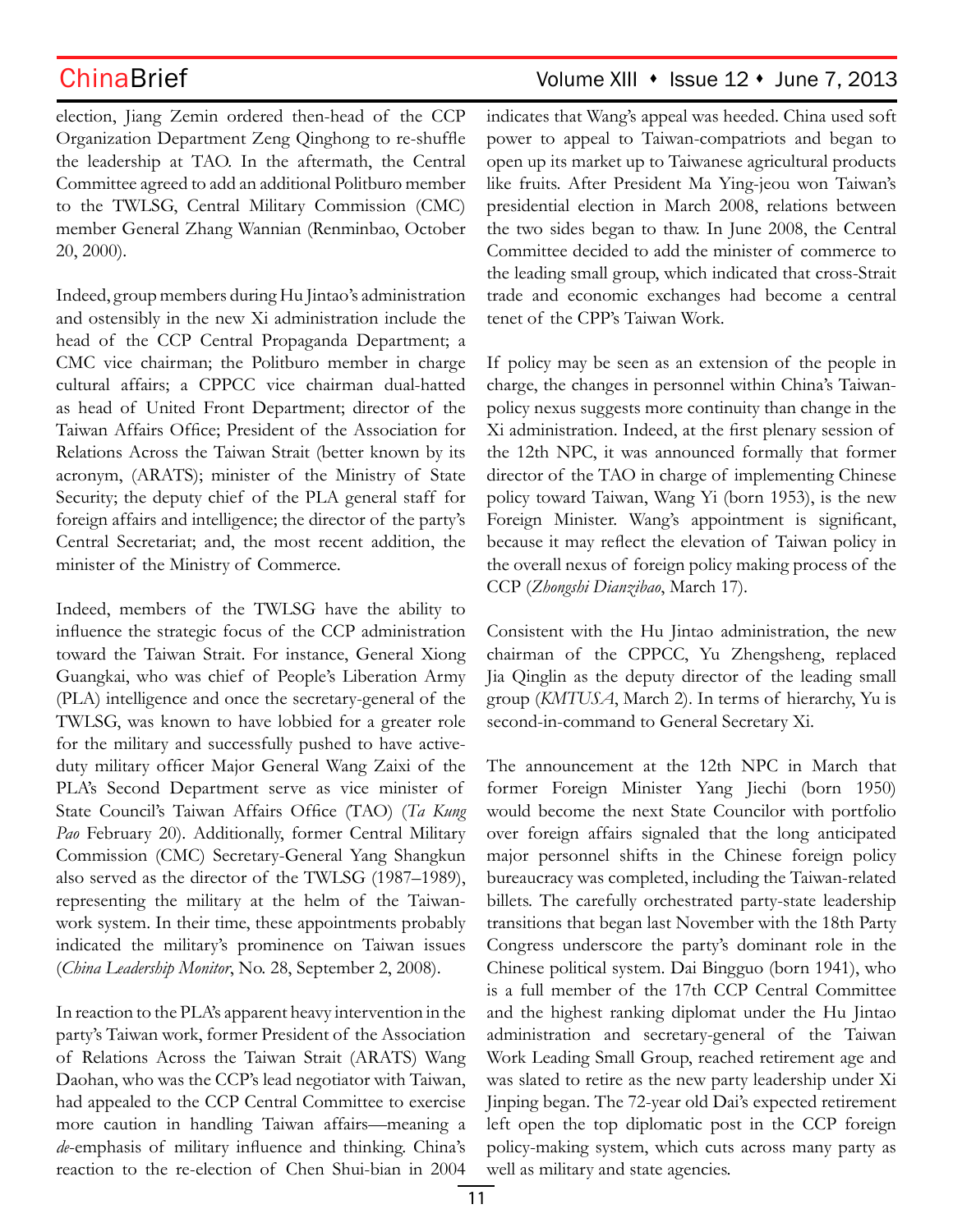| Taiwan Work Leading Small Group under Hu and Xi                                 |                                                   |                                                   |  |
|---------------------------------------------------------------------------------|---------------------------------------------------|---------------------------------------------------|--|
| <b>Director</b>                                                                 | Hu Jintao<br>(General Secretary/<br>CMC Chairman) | Xi Jinping<br>(General Secretary/CMC<br>Chairman) |  |
| <b>Deputy Director</b>                                                          | Jia Qinglin<br>(CPPCC Chairman)                   | Yu Zhengsheng (CPPCC<br>Chairman)                 |  |
| <b>Secretary-General</b>                                                        | Dai Bingguo                                       | Yang Jiechi*                                      |  |
| <b>Members</b>                                                                  | Wang Qishan                                       | Wang Yang*                                        |  |
| <b>Head of Central Propaganda Department of</b><br>the Communist Party of China | Liu Yunshan                                       | Liu Qibao*                                        |  |
| <b>Vice Chair of the CMC</b>                                                    | Guo Boxiong                                       | Fan Chanlong/<br>Xu Qiliang*                      |  |
| <b>Politburo Member and Vice Chair of CPPCC</b>                                 | Wang Gang (CLM,<br>September 2, 2008)             |                                                   |  |
| <b>Politburo Member</b>                                                         | Liu Yandong                                       | Yang Jing*                                        |  |
| Vice Chair of CPPCC and Head of United Front<br><b>Department</b>               | Du Qinglin                                        | Ling Jihua*                                       |  |
| <b>Taiwan Affairs Office</b>                                                    | Wang Yi                                           | Zhang Zhijun                                      |  |
| <b>Association for Relations Across the Taiwan</b><br><b>Strait (ARATS)</b>     | Chen Yunlin                                       | Chen Deming                                       |  |
| <b>Ministry of State Security</b>                                               | Geng Huichang                                     | Geng Huichang*                                    |  |
| <b>Deputy Chief of General Staff for Military</b><br><b>Intelligence</b>        | Ma Xiaotian                                       | Qi Jiangguo (Zhongshi<br>Dianzibao, March 16)*    |  |
| <b>Central Committee Member and Central</b><br><b>Secretariat Director</b>      | Ling Jihua                                        | Li Zhansu*                                        |  |
| <b>Ministry of Commerce</b>                                                     | Chen Deming<br>(Jinri Daobao, March<br>4)         | Gao Hucheng*                                      |  |

\* *These appointments have not been confirmed but are based on a hypothetical account based on the billets in the group according to precedent.*

Sources: Zhongshi Dianzibao, *Ta Kung Pao*.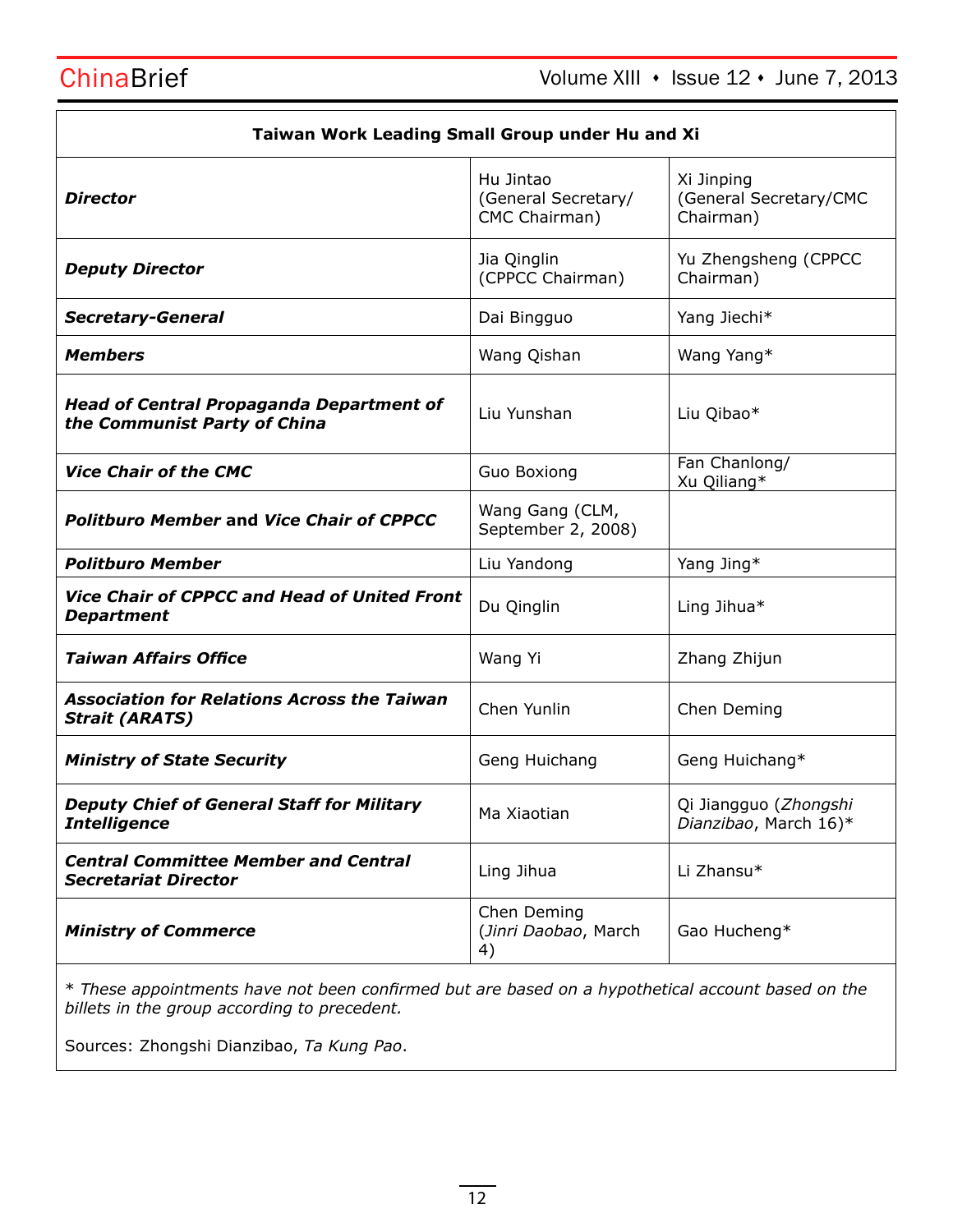While Yang's replacement of Dai as State Councilor did not come as much of a surprise—Yang's name had been on a short list of names long speculated to replace Dai—but Yang's departure from the highly coveted top Foreign Ministry post created a cascade of personnel changes in China's foreign policy making bureaucracy. Given the role of patronage in a closed-political system, personnel changes are important indicators, because they reflect compromises between strategic decisions and the outcome of behind-the-door negotiations between influential power brokers. Overall, Yang's appointment as the successor to Dai is symbolic of the overall handover of authority from Hu Jintao to Xi Jinping as the latter forms a new cabinet under Premier Li Keqiang.

After the first NPC plenary session, Wang Yi announced that Zhang Zhijun (born 1953)— the vice minister of Foreign Affairs who doubled as the deputy director of the CCP International Liaison Department (with close to 30 years experience in that organization)—will serve as the new head of TAO (*China Post*, March 18). A relative newcomer to the Taiwan policymaking community, it appears that the front line of Taiwan-policy will be headed by the Foreign Ministry under Wang who will have more of an authority to bring Ministry resources to bear to move on Taiwan-related issues. The emphasis that Wang had made when he left his post about his regret of not visiting Taiwan while he served as head of TAO, was quickly toed by Zhang's remarks that he wishes to visit Taiwan as soon as possible. Zhang's statement seems to suggest that the pressure is on and the foci of the negotiations may be shifting from ARATS (a nongovernmental organization) to TAO. The head of TAO also serves as the leading small group's office director.

In late April, Chen Deming (born 1949) was elected as the new president of Association for Relations Across the Taiwan Straits (ARATS) (*Xinhua*, April 26; *South China Morning Post,* April 27). ARATS remain the nongovernmental arm through which negotiations of ECFA are being handled on the two sides. TAO's equivalent in Taiwan is the Mainland Affairs Council (MAC), and ARATS's equivalent is the Straits Exchange Foundation (SEF). Chen's position as former minister for commerce highlights the importance that the administration places on economic issues as a key pillar of cross-strait policy. Chen, however, has noted that he wants political talks to move forward. The choice of Chen to head the lead negotiating agent seems to reflect the importance that the top leadership attached to commerce. Indeed, the position in the top policy making apparatus in the party-state structure only was added for the Minister of Commerce in 2008.

## **Conclusion**

The thaw in cross-Strait relations over the past five years under Hu Jintao and Ma Ying-jeou has been remarkable. Yet questions remain whether the cross-Strait environment has had a tangible effect on China's Taiwan policy. In spite of the extensive change of personnel that may be forthcoming in the TWLSG, which may reflect a broader change in the approach of the administration toward Taiwan, China's military buildup across the Taiwan Strait has continued to grow unabated. This suggests the traditional heavy influence of the military in Taiwan policy remain in spite of the calming down of political tension. This dynamic underscores the instrumental role that the CCP sees that the military plays in both an operational standpoint and as a means of coercive power over Taiwan.

Upon taking his post as TAO director, Zhang Zhijun's remark about wanting to visit Taiwan seems to indicate that the white gloves may be coming off as TAO steps up pressure for direct political talks with their counterparts in Taiwan. For its part, ARATS is in lead right now negotiating the establishment of representative offices in Taiwan and vice-versa for Taiwan's SEF in China. However, "Chen [Deming] said he appreciates Taiwanese authorities' stance that cross-Strait ties are not ties between two countries, thus the representative offices of the SEF and the ARATS to be established on each side are not diplomatic missions" (*Xinhua*, April 26; United Daily News, April 27).

Chen Deming (like Xi Jinping) is deemed to be a part of the "know Taiwan faction" (*zhi tai pai*), as the mayor of Suzhou city he began to closely interact with Taiwan and became familiar with the island's economic situation. As minister of commerce, Chen was a full participant in the cross-Strait Economic Cooperation Framework Agreement (ECFA) negotiations, which after 18 agreements are moving into its advanced stages. This is reflective that economic and trade cooperation and exchanges becomes a key pillar of cross-Strait relations.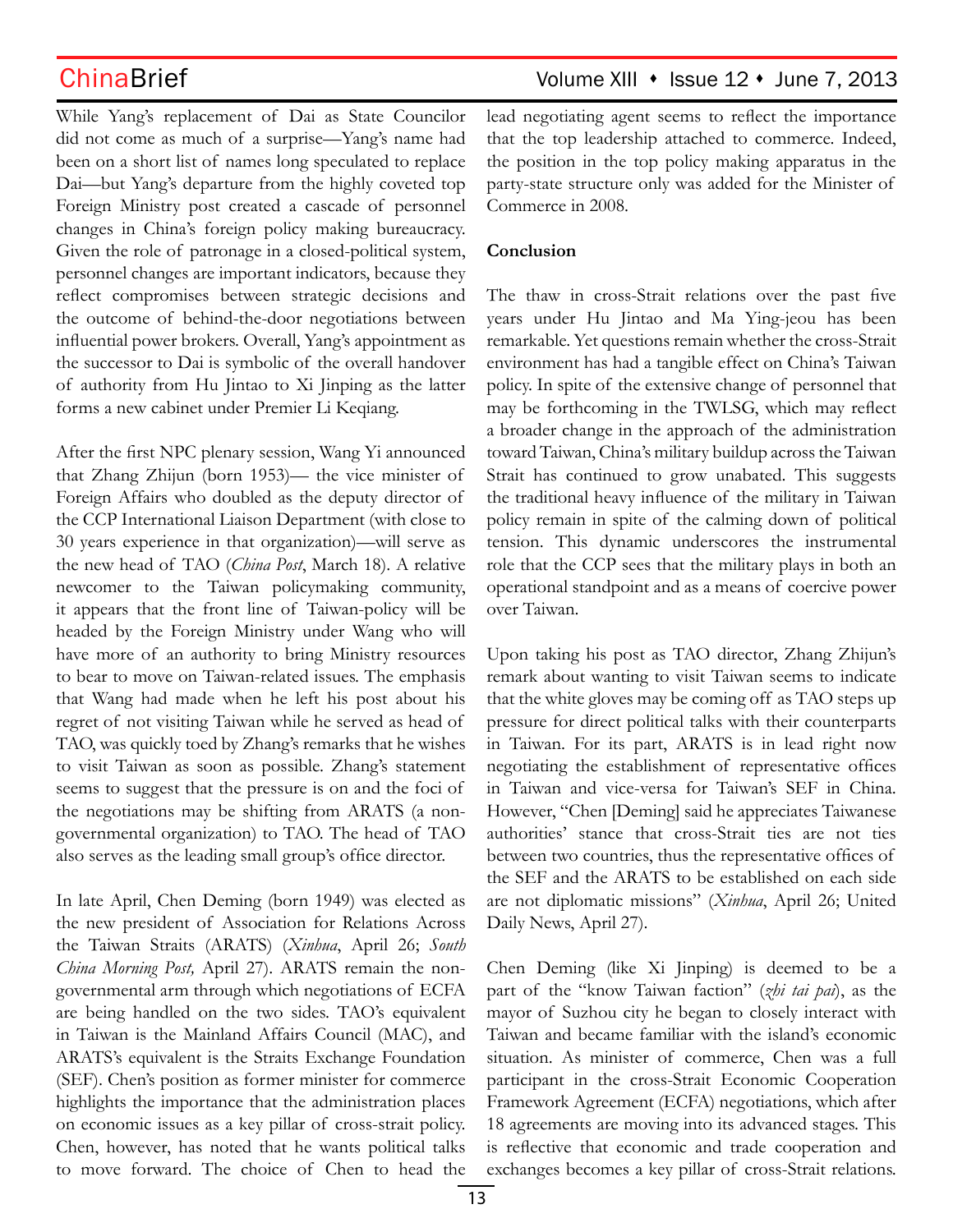With his background, it is believed that Chen's economic and trade experience will be applied to his leadership of ARATS and deepen exchanges with Taiwan in all fields (*Oriental Daily*, February 22).

State Councilor Yang Jiechi and Foreign Minister Wang Yi are undoubtedly core members of Xi's foreign policy team. Yet given Wang's new post as head of the Foreign Ministry, it remains to be seen whether Wang will have a place in TWLSG. Wang has been a pivotal player executing the Hu administration's policy over the past five years. Whether Wang will remain a central component in Xi's overall policy-making mechanism toward Taiwan also remains to be seen. Xi may want to establish his own direction for Taiwan policy and decide to add or remove billets from the leading small group (*China Times,*  March 17). With both Yang, who is an adept U.S. hand, and Wang, who is a Taiwan (and Asia) hand, by Xi's sides it is clear that Taiwan will play a central role in the Xi Jinping administration. With experienced counsels, Xi is equipped with capable hands to move forward with a full court press on political talks with Taipei through various channels in Taiwan and the United States. There appears to be more stakeholders in the Taiwan-policy making and implementation process since 2008, which may have the effect of limiting the military's influence in Taiwan policy planning. However, Xi's close ties with the military and his ability (or desire) to constrain the hawkish elements within may determine whether peace and stability will be maintained in the future.

*Russell Hsiao is a Senior Research Fellow at The Project 2049 Institute. He was the Editor of* China Brief *from 2007 to 2011.*

\*\*\*

## **Taiwan Military Reform: Declining Operational Capabilities?**

By Kevin N. McCauley

On June 6, Taiwan's Democratic Progressive Party (DPP) released its first "Blue Paper" evaluating Taiwan's defense requirements. Although the report probably serves a political purpose, the DPP's critical assessment of Taiwan's military budget, readiness and

acquisition joins several other recent developments including Taiwan's second Quadrennial Defense Review released in March—in raising questions about the island's warfighting capabilities (*Taipei Times*, June 7). Declining operational capabilities in the Taiwanese armed forces will diminish the military's deterrence value—the key component in Taiwan's defense strategy. This would leave U.S. policymakers and military with little time to decide on a response to People's Liberation Army (PLA) military operations aimed at changing the status quo. Although it is difficult to make a firm judgment with high confidence, Taiwanese official evaluations and press reports on the island's defense posture raise questions that Taipei needs to address materially or in communications with Washington.

One of the most recent voices to draw attention to this situation was William Stanton, who was until last year director of the American Institute in Taiwan (AIT). He told a March conference in Taipei that defense spending is unrealistically low, jeopardizing the implementation of an all-volunteer force. Stanton further assessed armed forces morale as low, and believes that there are signs of a weakened commitment to military readiness, including a lack of concern by the Taiwan people over a cross-Strait military imbalance.

Foreigners, however, are not the only ones to express concerns about Taiwan's current defense posture and morale vis-à-vis mainland China. In March, a Taiwan military spokesman stated that PLA modernization and military buildup is increasing the cross-Strait military imbalance in favor of Beijing; while former Taiwan National Defense University President Hsia Ying-chou recently stated that Taiwan cannot compete with China's military buildup regardless of the level of defense spending (*China Post*, April 9; March 27). Stanton's remarks about Taiwan's morale echoed sentiments expressed in the press by Taiwanese college students. A Taipei university student said, "We have good economic relations with the mainland, so there's no reason to think that an attack will ever happen;" while a Taiwan National University student was quoted as saying, "I think Taiwan has no chance of winning a fight against China" (Associated Press, March 13; *China Post* [Taiwan], January 11; *Taipei Times*, January 11).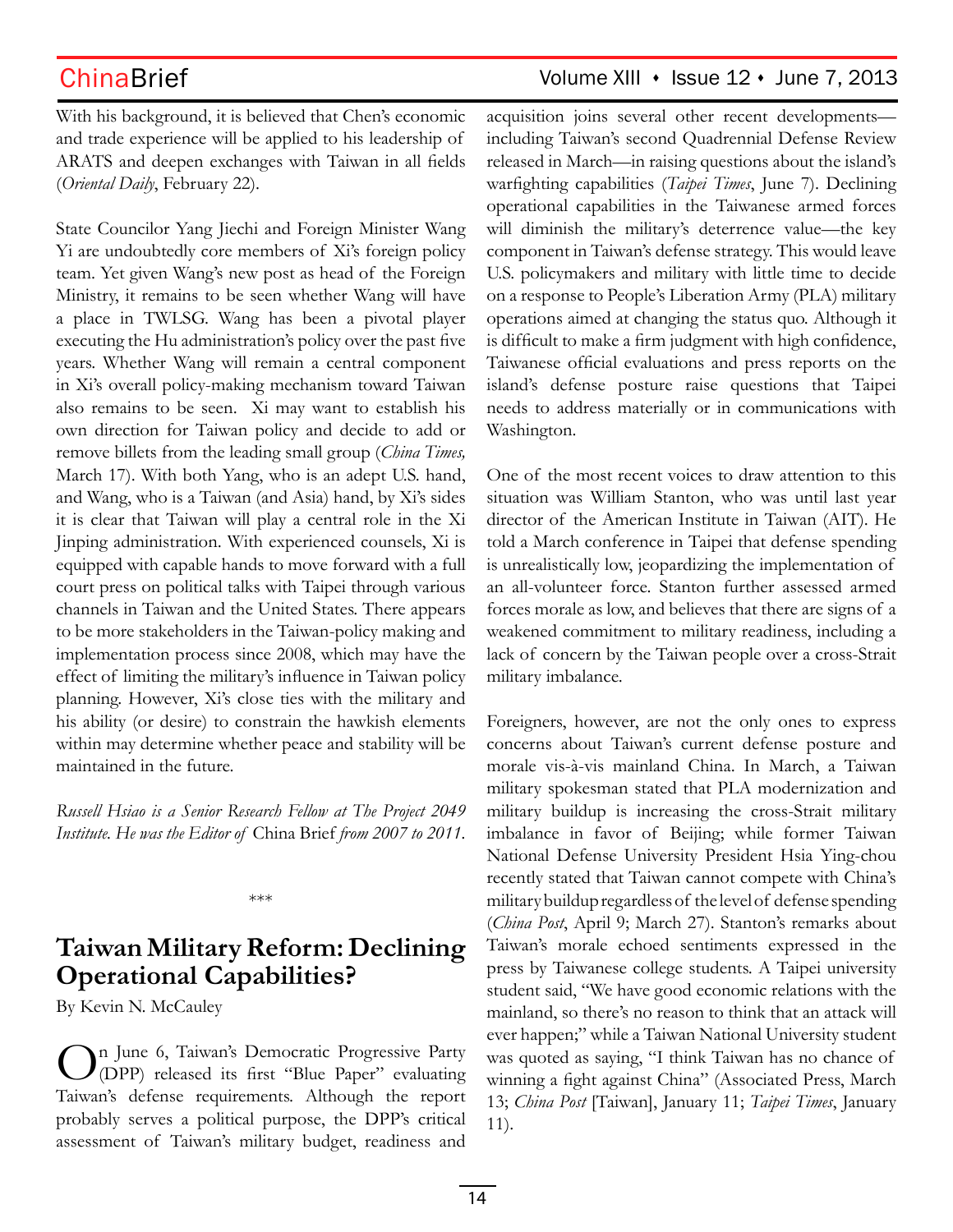Tensions have greatly eased between Taipei and Beijing since President Ma Ying-jeou was first elected in 2008, however, the mainland has not renounced the use of force to resolve the core issue of Taiwan. Furthermore, PLA military modernization has emphasized forces with a potential Taiwan contingency mission, increasing the cross-Strait military imbalance, and making careless optimism a luxury.

## **Defense Strategy and Future Requirements**

Current Taiwan defense strategy is based on deterrence, including building a "Hard ROC" defense force and the military strategic concept of "resolute defense, credible deterrence." Credible deterrence includes training and combat preparation to dissuade Beijing from conducting military operations. Resolute defense includes a fortified defense and counterattack capability that can absorb the PLA's first strike, and prevent PLA amphibious and airborne forces from establishing footholds on the island (*TWQDR 2013*, pp. 40–42; *ROCNDR 2011*, p. 145) [1].

If deterrence fails, the defense strategy is to counter PLA blockade operations to maintain vital sea and air lines of communications, interdict or delay PLA forces approaching Taiwan as well as defend against PLA amphibious and airborne landings. The goal is to strike PLA forces in the midst of a transit of the Taiwan Strait in order to prevent a landing and lodgment with the Army representing the last line of defense (*ROCNDR 2011*, pp. 108–110, 131–132).

Much of the MND's warfighting concept remains visionary, pinned on future acquisitions of weapons systems and equipment, and improvement of joint operations capabilities. For example, joint counter air capabilities are cited by the MND as an important component for Taiwan force protection. According to the MND, these counter air operations hinge on future acquisitions and improvements to intelligence, early warning and tactical air control; air interception; joint air and missile defense; and base and facility protection capabilities. Improving intelligence, early warning, and tactical air control capabilities will require construction of regional operations control centers to support an integrated air defense systems, improved early warning systems, and enhanced all-weather surveillance and

## ChinaBrief Volume XIII • Issue 12 • June 7, 2013

warning systems. Air interception capabilities require acquisition of next-generation fighters with stealth, airrefueling, long-range and beyond visual range engagement capabilities, advanced EW systems, air-launched, landattack, and anti-ship missiles, and unmanned combat air systems; long-range missile systems with multi-target engagement capabilities and anti-radiation missiles; and continued development of advanced data link systems to enhance digital C2 capabilities of existing fighters. Joint air and missile defense capabilities require integrated warning systems and centers, PATRIOT systems and new types of missiles, and a multi-layered integrated air defense systems and network. Protection capabilities for critical bases and infrastructure require underground and hardened construction, greater force mobility, counter anti-radiation missile capabilities, and system redundancy and recovery capabilities. This is a considerable acquisition list, and similar wish lists are provided for the other key capabilities required to counter PLA operations (*TWQDR 2013*, pp. 44–65).

## **Reform and Restructuring Plans**

The current restructuring plan for 2011–2014—although some reports indicate the plan has been extended to 2016—includes streamlining the command structure. The Taiwan military faces resource constraints and a dwindling manpower pool due to low birth rate, both of which have driven continued force reductions and the current transition to an all-volunteer force. The military hopes the smaller all-volunteer force will attract quality, long-term servicemen to maintain a credible warfighting capability (*TWQDR 2013*, pp. 24–31, 69; *China Policy Institute*, April 2).

Reductions have occurred, in part, to rebalance the military from an Army-centric force supported by the Navy and Air Force to a more balanced military better structured to counter potential threats from the PLA. Major personnel reductions, primarily in Army units, began in 1997 when overall strength was 452,000, falling to 275,000 in 2008. The target end strength of the reforms is 215,000 planned for the end of 2014, when the all-volunteer force is scheduled to be fully established (*TWQDR 2013*, p. 52). Press reports, however, indicate that further reductions may be under consideration, reducing the total force to 176,000 personnel by 2015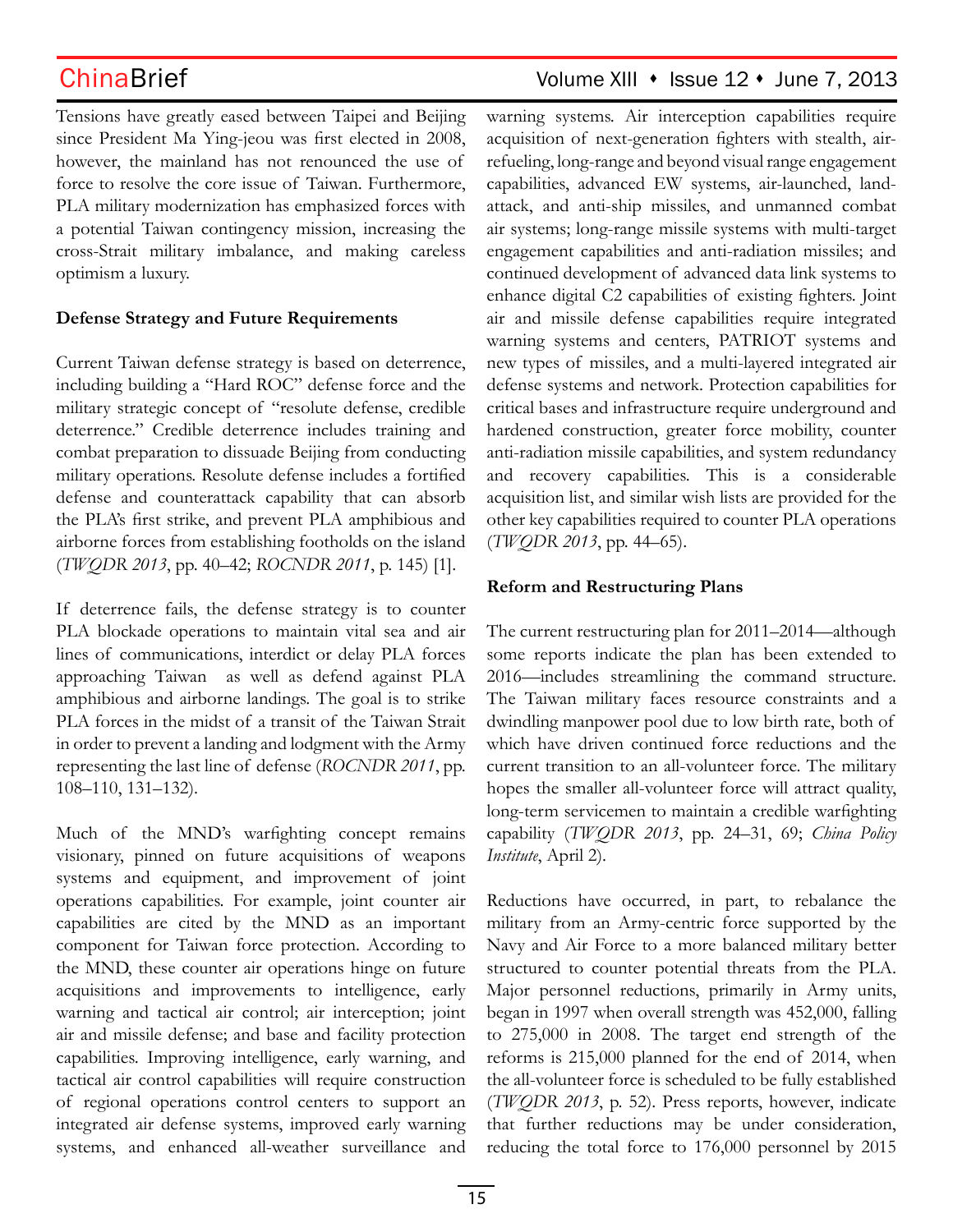## (*Taipei Times*, May 14; *ROCNDR 2011* pp. 132, 165).

The MND hopes relying on volunteers rather than short term conscripts will improve readiness and training, providing greater stability particularly in the Navy and Air Force. For example, higher skill levels are required for personnel to operate and maintain higher tech weapons systems and equipment in the Navy and Air Force. The move to volunteers is also likely to provide some improvement to the noncommissioned officer (NCO) ranks. The ratio of volunteers to conscripts for NCOs has increased from 70:30 in 2009 to 90:10 in 2011, which combined with improved education and training should provide greater quality in an NCO system that was in need of reform (*ROCNDR 2011*, pp. 132, 165).

### **Potential Problem Areas**

Currently, there are at least five potential problem areas in Taiwan's defense that deserve attention: problems in the movement toward the all-volunteer force; limited training for combat operations; a shrinking defense budget; vulnerability to espionage; and the challenge of countering PLA joint strike capabilities.

### *All-Volunteer Military*

Creation of the all-volunteer force only refers to active duty units, with Taiwan still relying on a reserve force based on a shortened compulsory service requirement. Compulsory military service for men born after January 1, 1994 has been reduced from one-year to four months of basic training before being assigned to the reserve force. Reserves man all of the infantry brigades that will defend beaches against PLA amphibious landings, and reservists probably are required to bring at least some active duty units to full strength in wartime. Reservists called up for compulsory service now will receive only four months of training, two months of basic followed by two months of specialized training. College students can apply for a two-phase military training program spread over two summers. Reservists are subject to recall for five to seven days training every two years during an eight year period (*Taipei Times, February 20*; *China Post*, January 1; *TWQDR 2013* pp. 86–88; *ROCNDR 2011*, p. 215).

## ChinaBrief Volume XIII · Issue 12 · June 7, 2013

The plan to implement the all-volunteer force already is running into problems attracting the requisite recruits. Recruitment was 2,000 short in 2011 of a target of only 4,000 volunteers, and 4,000 short of the 2012 goal of 15,000. The MND hopes to recruit more females, with 2,309 the target for 2013. Inadequate compensation is cited as a major reason for difficulties attracting quality personnel. Proposals this year to slash veteran benefits appears to be undermining recruitment further. The military also faces a problem with volunteers opting for noncombat over combat units with only half of the 2012 recruitment goal for combat positions being filled, an indication that combat units in the services could be understrength. The actual active duty force is currently estimated to be 40,000 personnel below the authorized level, which will affect readiness levels. The MND also faces competition for a dwindling pool of talented recruits from the police and coast guard (*Associated Press Taipei*, March 13 Taiwan Today, March 13; Central News Agency, February 24; *China Post*, January 11; *ROCNDR 2011*, pp. 132, 165).

Finally, there is the issue of civilian perceptions of military service. A Taipei citizen repeated the saying that "good people do not go into the military" and added "I myself did just a couple of weeks of training and it was a total waste of time" (*Taipei Times*, January 11; *China Post*, January 11).

## *Training*

Disaster prevention and relief have become core missions of the Taiwan armed forces since Typhoon Marakot struck the island in 2009. The military, including reserves, now routinely conducts disaster preparedness exercises across the island, which is taking away from limited combat training and exercises. Joint training is largely limited to the annual *Han Kuang* command post wargame. This years' *Han Kuang* 29 was the first exercise in several years to include a live fire phase. Combined arms field training is greatly inhibited by space limitations. There is also the fear of accidents that restricts realism and limits the effectiveness of unit training and exercises. Officers are held accountable for training accidents in their units regardless of whether they had any responsibility, with careers effectively ended when something goes wrong. The limited reserve training will have a significant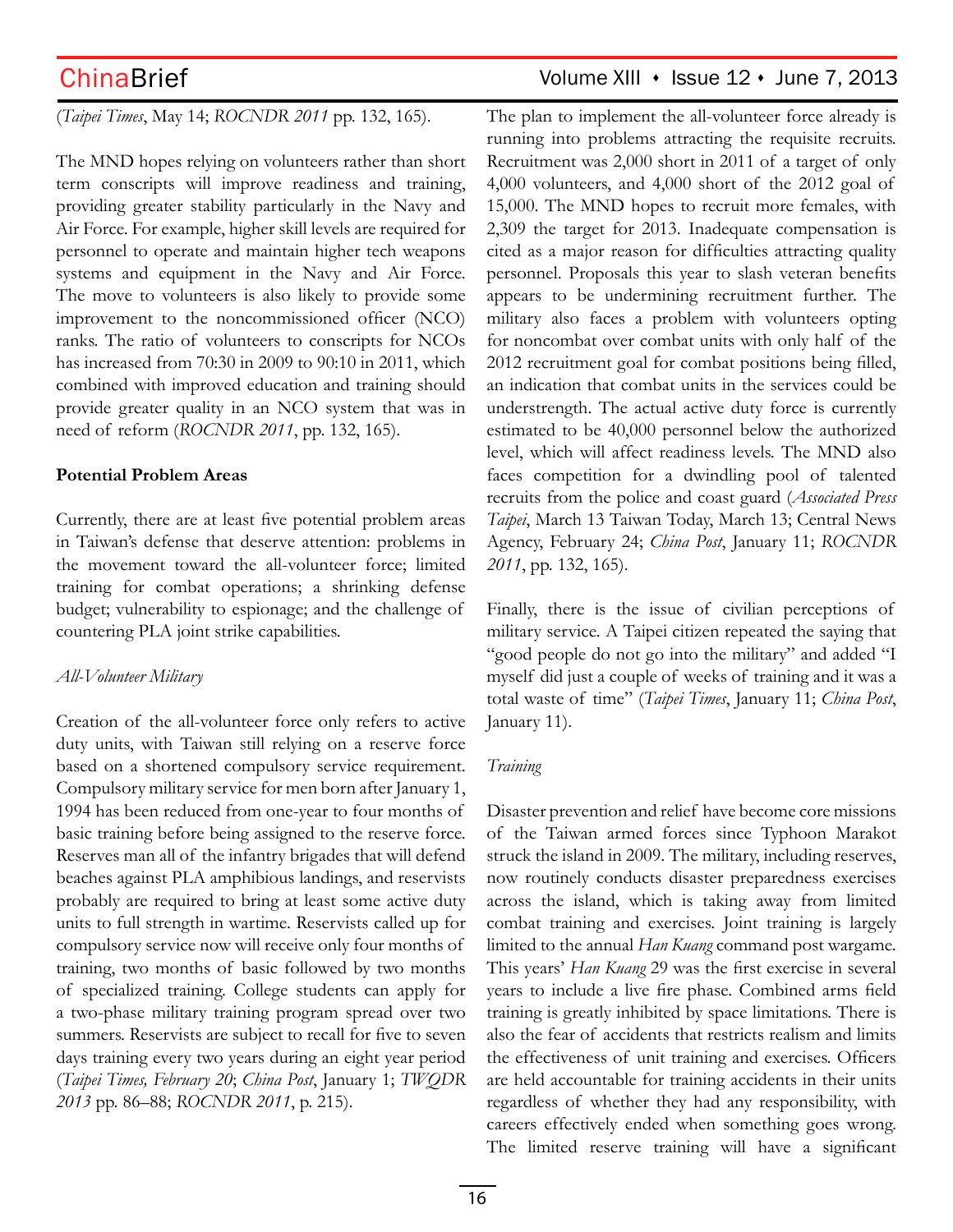impact on the Army's defensive brigades even though they have a single mission. Once mobilized in a crisis, these reserve brigades will require training to bring them up to a minimal operational capability because of the short training period when first called up. In addition, they will need to prepare their defensive positions and extensive obstacle belts, which could easily require weeks. In addition to reduced initial training, reservists who are called up for training often perform disaster relief-related training rather than combat training, further lowering their readiness for combat missions (*Taipei Times*, February 24*; TWQDR 2009*, p. 25).

### *Defense Budget*

The MND has stated that a defense expenditure not less than 3 percent of gross domestic product (GDP) is required to support defense reform and modernization, meet the increased costs of the all-volunteer force, acquire major weapons systems, and maintain and repair equipment (*TWQDR 2013*, pp. 75–76; *TWQDR 2009*, p. 106). Defense spending, however, has fallen to 2.2 percent of GDP, placing the future of the all-volunteer force and modernization plans in jeopardy (*Associated Press Taipei*, March 13). The cost of the all-volunteer force is reportedly adversely impacting equipment modernization, calling into question the MND's warfighting requirements that are needed to counter PLA operations. In 2008 37.7 percent of the budget went to personnel and 35.9 percent to weapons purchases, in 2011 approximately 47.5 percent went to personnel and 27.74 percent for military investments and, in 2013, 50 percent of the budget is marked for personnel with 25 percent for modernization (*China Post*, May 9).

### *Spy Cases*

The number of Taiwanese espionage cases over the last decade has raised U.S. concerns about the integrity of military and intelligence information. During his March address, former AIT Director Stanton was only the latest individual to raise such concerns. Chinese penetration has included the army's electronic information division, the presidential office, the intelligence services, and the Taiwan Navy (Central News Agency, April 18; March 1; *Taipei Times*, June 16, 2012; *Wen Wei Po*, March 1, 2012; "Taiwan Espionage Cases Highlight Changes in Chinese Intelligence Operations," *China Brief*, July 1

## ChinaBrief Volume XIII • Issue 12 • June 7, 2013

,2011). The frequency and number of these cases makes Taiwan's denials of any significant damage seem a little glib. Although there is no definitive way to answer how successful Beijing has been at acquiring Taiwanese secrets, this is another example where questions are raised about Taiwan's readiness to resist cross-Strait coercion. Finding a way to reassure foreign partners about the supposedly limited damage is one area where consultations rather than material changes would make a difference.

### *PLA Joint Firepower Strike Capabilities*

The Taiwan Air Force and Navy are keys to the defense strategy to interdict or delay PLA force movements towards Taiwan. Their ability to operate and sustain combat operations against PLA forces, however, is threatened by PLA modernization and increasing joint firepower strike capabilities which can repeatedly strike air fields and naval bases. The MND recognizes growing PLA capabilities to conduct joint firepower strikes, including anti-radiation missiles and targeting capabilities, as representing a serious threat to Taiwan forces and infrastructure. Taiwan is improving ballistic missile defense capabilities, acquiring an offensive missile capability and purchasing rapid runway repair kits. Taiwan Air Force and Navy capabilities to conduct sustained operations, however, will be difficult at best in the face of overwhelming strikes by PLA missiles, aircraft, longrange rockets and special operations forces (*TWQDR 2013*, pp. 18–21; *Taipei Times*, January 1, Military News Agency, February 5).

### **Implications**

The Taiwan military does have a professional officer corps, and limited modernization is occurring, but a number of serious issues are adversely impacting Taiwan military capabilities to execute defense plans. The allvolunteer force is facing difficulties attracting quality personnel, especially for combat units, even with a dwindling force structure, as well as squeezing funding for modernization in an inadequate defense budget. The Taiwan Army, as a last line of defense, and perhaps the most survivable of the three services from PLA offensive operations, is most adversely affected by force reductions and the all-volunteer force, which leaves it with a large reserve component with limited training. The reserve brigades upon mobilization will need to